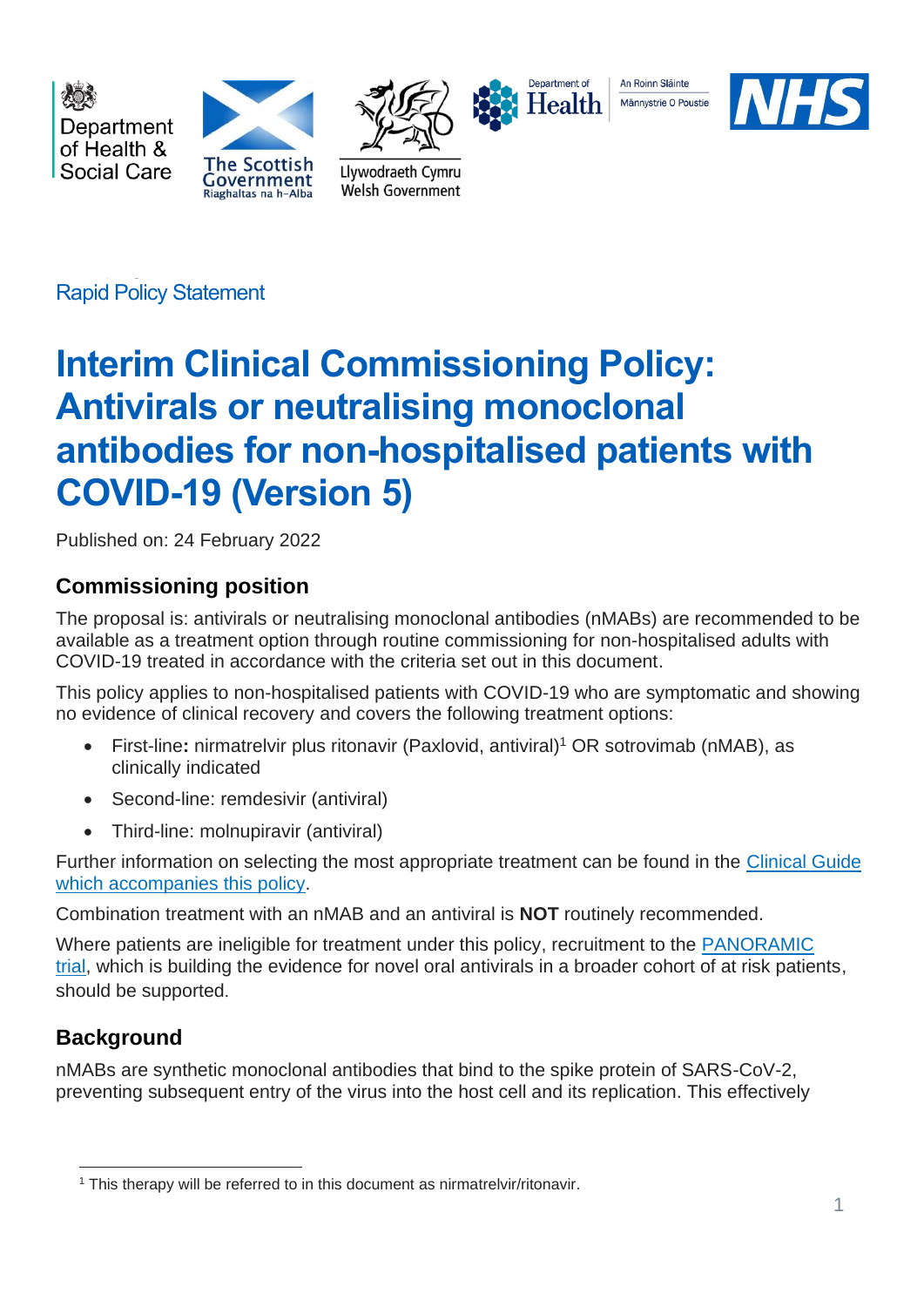'neutralises' the virus particle. Antiviral medications inhibit viral replication and prevent progression of infection.

Recent evidence suggests that antivirals and neutralising monoclonal antibodies (nMABs) significantly improve clinical outcomes in non-hospitalised patients with COVID-19 who are at high risk of progression to severe disease and/or death. The following products have conditional marketing authorisation for the treatment of non-hospitalised patients with COVID-19:

# 1) **Nirmatrelvir/ritonavir**

#### Evidence

[Final results](https://www.nejm.org/doi/full/10.1056/NEJMoa2118542?query=featured_home) from the EPIC HR trial indicate that the dual oral antiviral nirmatrelvir/ritonavir resulted in a relative risk reduction of hospitalisation or death by 89% (within 3 days of symptom onset) and 88% (within 5 days of symptom onset) compared to placebo in nonhospitalised, high-risk adults with COVID-19 (Hammond et al, 2022).

#### Marketing authorisation

Nirmatrelvir/ritonavir administered orally has conditional marketing authorisation in Great Britain (England, Scotland and Wales) for the treatment of COVID-19 in adults who do not require supplemental oxygen and who are at increased risk for progression to severe COVID-19. Access to nirmatrelvir/ritonavir in Northern Ireland for this indication is through a Regulation 174 approval or a licensing determination by the European Medicines Agency.

# **2) Sotrovimab**

#### Evidence

Interim analysis of the COMET-ICE trial, which studied sotrovimab administered intravenously to non-hospitalised patients with mild-to-moderate disease and at least one risk factor for disease progression, showed a relative risk reduction in hospitalisation or death at day 29 by 85% in patients treated with sotrovimab compared with placebo (Gupta et al, 2021a). The final analysis of this study has shown a relative risk reduction in hospitalisation or death at day 29 by 79% in patients treated with sotrovimab compared with placebo (Gupta et al, 2021b).

#### Marketing authorisation

Sotrovimab delivered intravenously has conditional marketing authorisation in Great Britain (England, Scotland and Wales) for the treatment of symptomatic adults, and adolescents (aged 12 years and over and weighing at least 40kg) with acute COVID-19 infection who do not require oxygen supplementation and who are at increased risk of progressing to severe COVID-19 infection. Access to sotrovimab in Northern Ireland for the above indication is through a Regulation 174 approval or via the European Medicines Agency conditional marketing authorisation.

#### 3) **Remdesivir**

# Evidence

A three-day intravenous course of remdesivir administered within 7 days of COVID-19 symptom onset to non-hospitalised patients with risk factors for disease progression, resulted in a relative risk reduction of 87% in hospitalisation or death at day 28 (Gottlieb et al, 2021).

#### Marketing authorisation

Remdesivir delivered intravenously has conditional marketing authorisation in the UK for the following indications:

• treatment of COVID-19 in adults, and adolescents (aged 12 to less than 18 years and weighing at least 40kg) with pneumonia requiring supplemental oxygen (low- or highflow oxygen or other non-invasive ventilation at start of treatment), for a treatment duration of 5-10 days.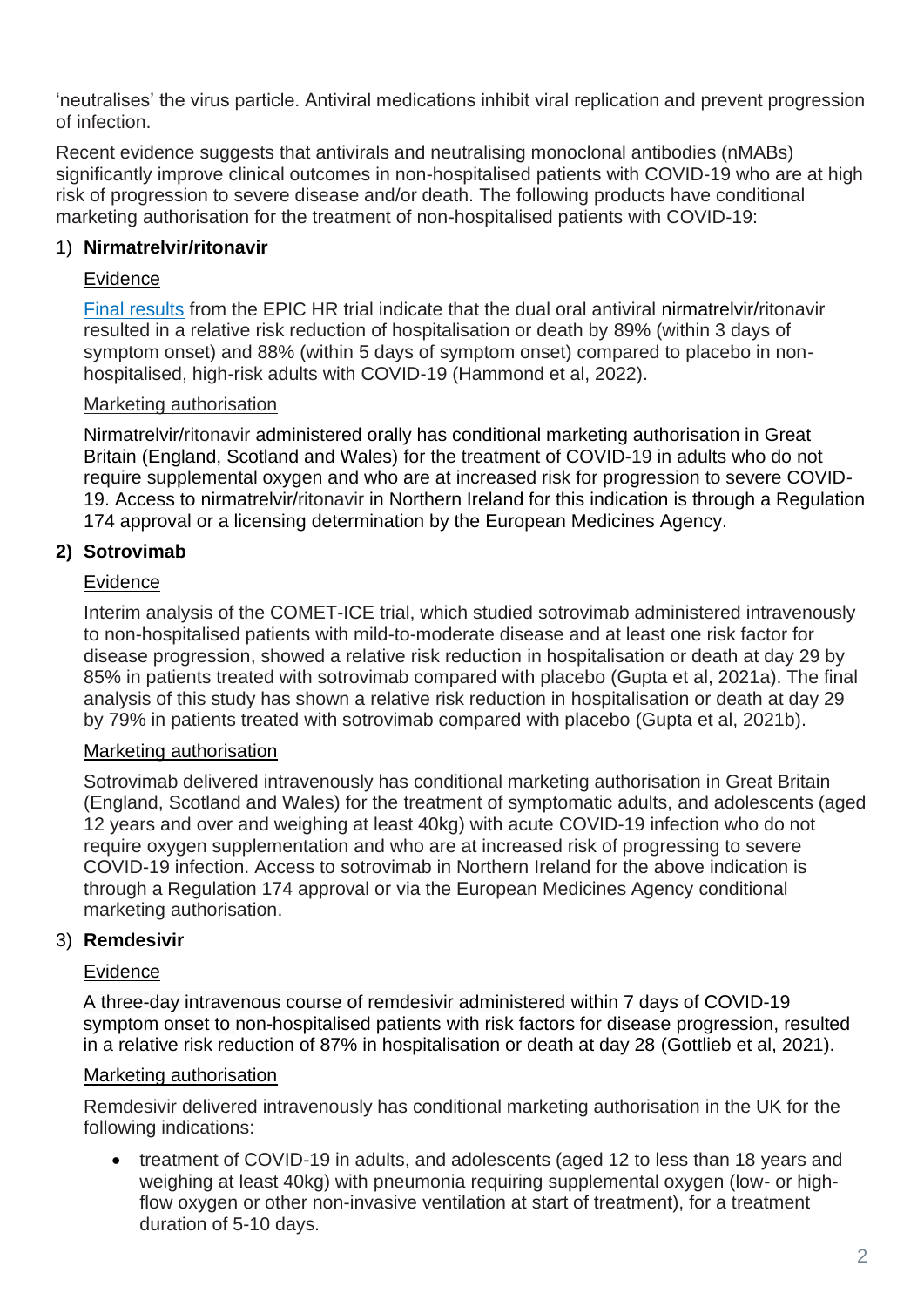• treatment of COVID-19 in adults who do not require supplemental oxygen and who are at increased risk of progressing to severe COVID-19 within 7 days of symptom onset, for a treatment duration of 3 days.

# **Use of remdesivir under this policy in children aged 12-17 years would be off-label.**

# 4) **Molnupiravir**

# Evidence

Final results from the Phase 3 MOVe-OUT trial show that the oral antiviral molnupiravir administered within 5 days of COVID-19 symptom onset to high-risk, non-hospitalised patients resulted in a relative risk reduction of 30% in the composite primary outcome of hospitalisation or death at day 29 (Bernal et al, 2021).

# Marketing authorisation

Molnupiravir administered orally has conditional marketing authorisation in Great Britain (England, Scotland and Wales) for use in the treatment of mild to moderate COVID-19 in adults (aged 18 years and over) with a positive SARS-CoV-2 diagnostic test and who have at least one risk factor for developing severe illness. Access to molnupiravir in Northern Ireland for this indication is through a Regulation 174 approval or a licensing determination by the European Medicines Agency.

# **Eligibility criteria**

Non-hospitalised patients are eligible for treatment with any one of the four medicines if:

- SARS-CoV-2 infection is confirmed by either:
	- o Polymerase chain reaction (PCR) testing OR
	- $\circ$  Lateral flow test (registered via gov.uk or NHS 119)<sup>2</sup>

AND

- Symptomatic with COVID-19<sup>3</sup> and showing no signs of clinical recovery AND
- The patient is a member of a 'highest' risk group (as defined in Appendix 1)

Available treatment options for eligible patients are:

- First-line**:** nirmatrelvir/ritonavir (antiviral) OR sotrovimab (nMAB), as clinically indicated
- Second-line: remdesivir (antiviral)
- Third-line: molnupiravir (antiviral)

Further information on selecting the most appropriate treatment can be found in the accompanying [Clinical Guide associated with this policy.](https://www.cas.mhra.gov.uk/ViewandAcknowledgment/ViewAlert.aspx?AlertID=103191)

Combination treatment with an nMAB and an antiviral is **NOT** routinely recommended.

Patients who have previously received treatment with an nMAB or antiviral, and who meet the eligibility criteria within this policy, may receive treatment under this policy for a subsequent infective episode, if clinically appropriate.

<sup>&</sup>lt;sup>2</sup> A confirmatory PCR test is recommended to support surveillance activities.

<sup>&</sup>lt;sup>3</sup> The following are considered symptoms of COVID-19: feverish, chills, sore throat, cough, shortness of breath or difficulty breathing, nausea, vomiting, diarrhoea, headache, red or watery eyes, body aches, loss of taste or smell, fatigue, loss of appetite, confusion, dizziness, pressure or tight chest, chest pain, stomach ache, rash, sneezing, sputum or phlegm, runny nose.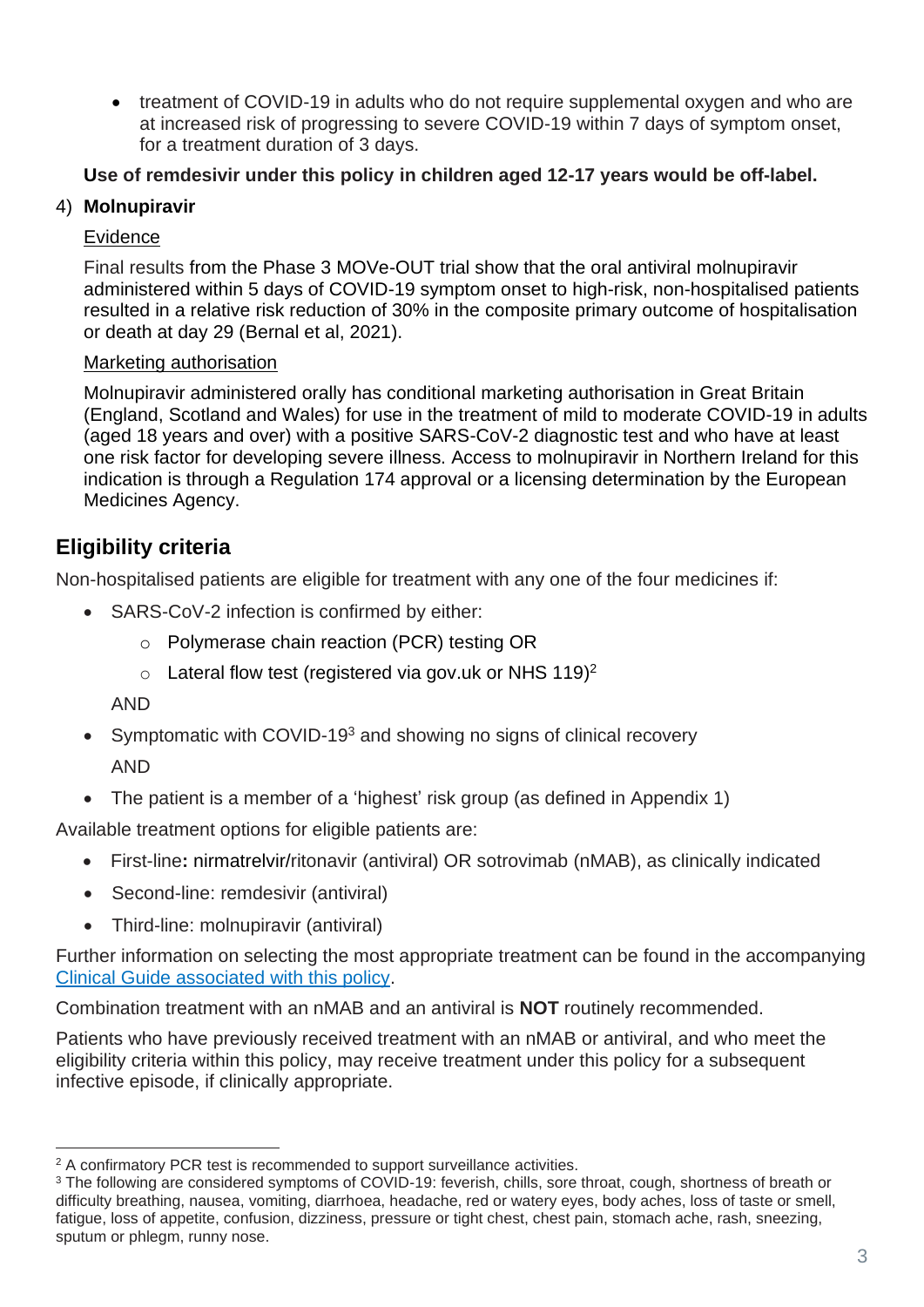Children aged 12-17 years may only be considered for treatment with sotrovimab or remdesivir. For paediatric/adolescent patients (aged 12-17 years inclusive), the eligibility criteria above must be met. Paediatric multi-disciplinary team (MDT) assessment should then be used to determine clinical capacity to benefit from the treatment.

Where patients are ineligible for treatment under this policy, recruitment to the PANORAMIC [trial,](https://www.panoramictrial.org/) which is building the evidence for novel oral antivirals in a broader cohort of at risk patients, should be supported.

# **Exclusion criteria**

Patients would not be eligible for treatment if any of the following apply:

- Requirement for hospitalisation for COVID-19
- New supplemental oxygen requirement specifically for the management of COVID-19 symptoms
- Known hypersensitivity reaction to the active substances or to any of the excipients of the medications below as listed in their respective Summary of Product Characteristics

#### **Nirmatrelvir/ritonavir**

If the initial criteria above are met, patients may be considered for treatment with **nirmatrelvir/ritonavir** if:

- Clinical judgement deems that an antiviral is the preferred option AND
- Treatment is commenced within 5 days of symptom onset<sup>4</sup> AND
- The patient does NOT have a history of advanced decompensated liver cirrhosis or stage 3-5 chronic kidney disease (CKD)<sup>5</sup>

AND

• Nirmatrelvir/ritonavir treatment has been deemed safe following guidance from the appropriate specialty team(s) – see the accompanying [Clinical Guide for treatment with](https://www.cas.mhra.gov.uk/ViewandAcknowledgment/ViewAlert.aspx?AlertID=103191)  [antivirals and nMABs](https://www.cas.mhra.gov.uk/ViewandAcknowledgment/ViewAlert.aspx?AlertID=103191)

The following additional **exclusion criteria** apply if considering treatment with nirmatrelvir/ritonavir:

- Children aged less than 18 years
- **Pregnancy**
- The patient is taking any of the medications listed in Appendix 2 (see accompanying Clinical Guide for advice)

#### **Sotrovimab**

If the initial criteria above are met, patients may be considered for treatment with **sotrovimab** if:

<sup>4</sup> Treatment commencement may be extended up to a maximum of 7 days from symptom onset if clinically indicated (treatment commencement beyond 5 days from symptom onset is off-label)

<sup>&</sup>lt;sup>5</sup> Please note that although the SmPC advises dose adjustment in CKD stage 3, this clinical policy advises against use in CKD stage 3.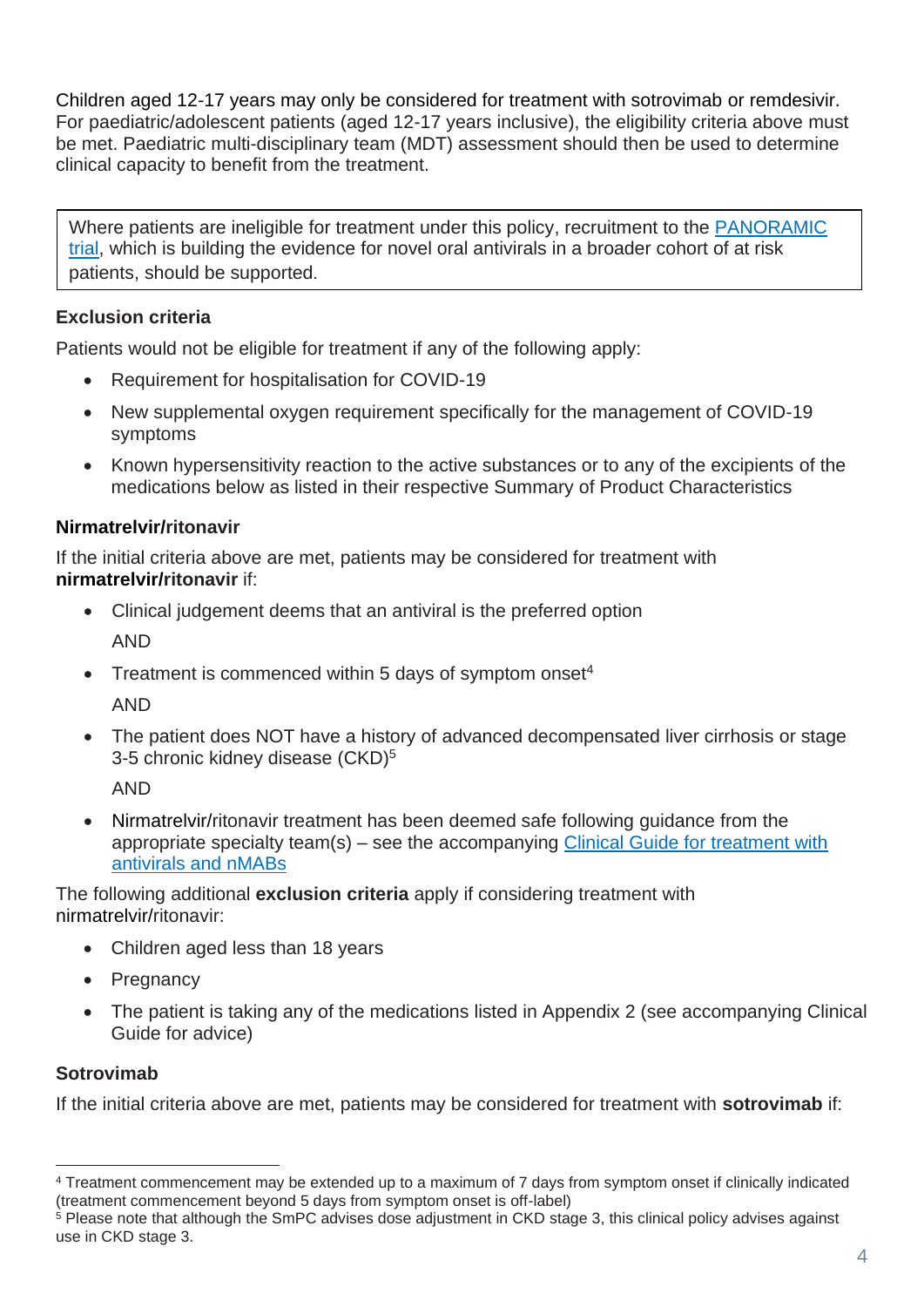- Clinical judgement deems that an nMAB is the preferred option
	- AND
- Treatment is delivered within 5 days of symptom onset<sup>4</sup>

Where possible, all patients being considered for treatment with antivirals or nMABs should have samples taken for serology (anti-S [spike] antibody) prior to treatment. However, SARS-CoV-2 antibody tests or results are not a requirement for treatment with nMABs or antivirals under the criteria specified in this policy.

Patients who have received an nMAB within a post-exposure prophylaxis (PEP) or pre-exposure prophylaxis (PrEP) trial (such as the PROTECT-V trial) who meet the eligibility criteria of this policy can still receive treatment with sotrovimab, if this is deemed the most appropriate treatment option.

The following additional **exclusion criteria** apply if considering treatment with sotrovimab:

- Children aged under 12 years
- Adolescents (aged 12-17) weighing less than 40kg

#### **Remdesivir**

If the initial criteria above are met, patients may be considered for treatment with **remdesivir** if:

- Clinical judgement deems that an antiviral is the preferred option AND
- Treatment with nirmatrelvir/ritonavir is contraindicated or not possible AND
- Treatment is commenced within 7 days of symptom onset

The following additional **exclusion criteria** apply if considering treatment with remdesivir:

- Children aged under 12 years
- Adolescents (aged 12-17) weighing less than 40kg
- Estimated glomerular filtration rate (eGFR) <30 mL/min (except in patients with end-stage renal disease on haemodialysis)
- Alanine transaminase  $(ALT) \geq 5$  times the upper limit of normal

Remdesivir should be discontinued in patients who develop **any** of the following:

- ALT ≥ 5 times the upper limit of normal during treatment with remdesivir (remdesivir may be restarted when ALT is < 5 times the upper limit of normal)
- ALT elevation accompanied by signs or symptoms of liver inflammation or increasing conjugated bilirubin, alkaline phosphatase, or international normalised ratio (INR)

An individual clinical decision should be made as to whether pre-treatment urea and electrolytes and liver function tests are required based upon whether recent bloods are available or the patient is considered at risk of undiagnosed liver or kidney disease.

If the patient experiences clinical deterioration such that hospitalisation and low-flow supplemental oxygen is required, the patient may be considered for treatment with a 5-day course of remdesivir as outlined in the [UK Clinical Commissioning Policy](https://www.cas.mhra.gov.uk/ViewandAcknowledgment/ViewAlert.aspx?AlertID=103197) for remdesivir in patients hospitalised due to COVID-19.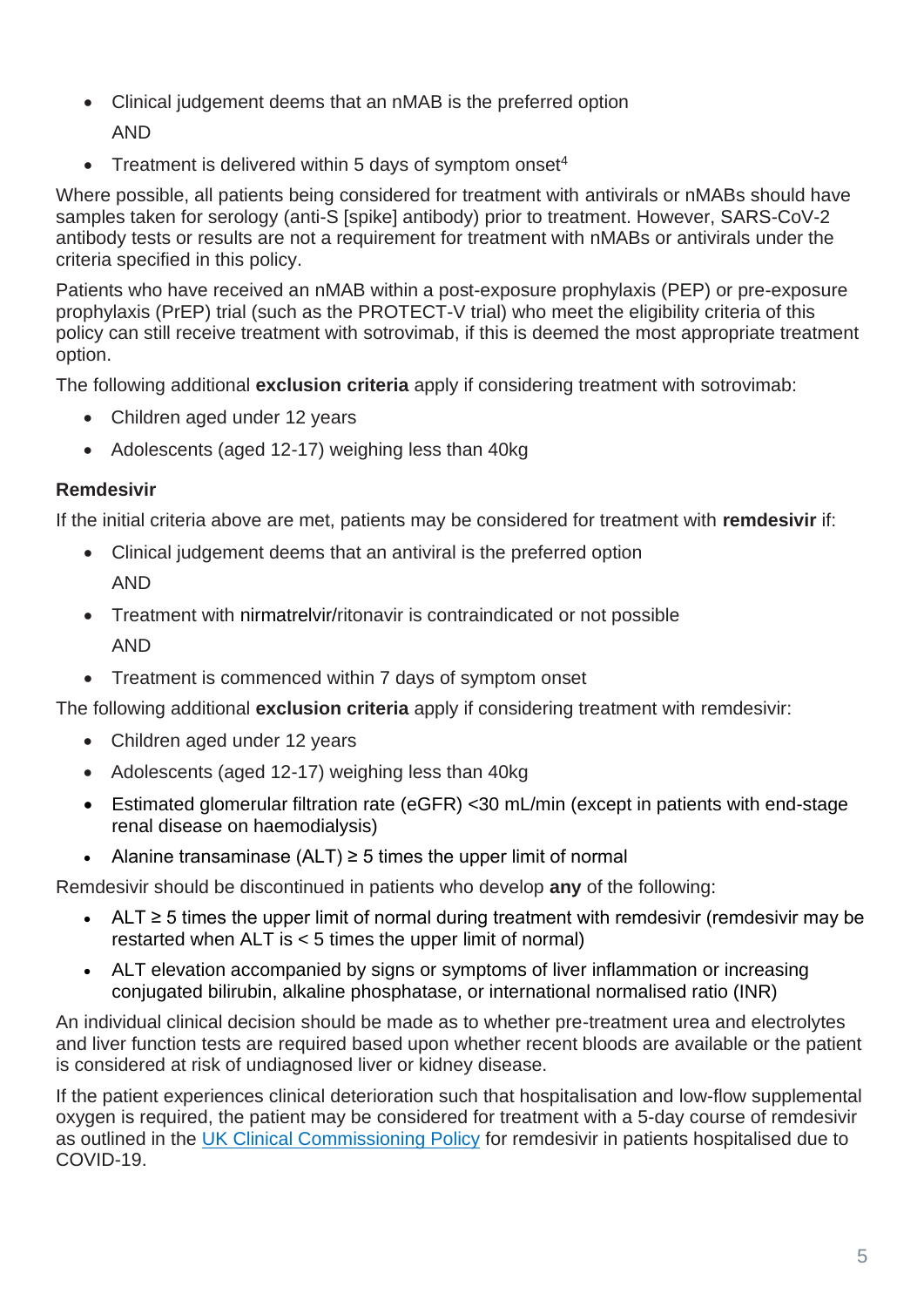## **Molnupiravir**

If the initial criteria above are met, patients should only be considered for treatment with **molnupiravir** if:

• Treatment with nirmatrelvir/ritonavir, remdesivir AND sotrovimab are contraindicated or not possible

AND

• Treatment is commenced within 5 days of symptom onset<sup>4</sup>

The following additional **exclusion criteria** applies if considering treatment with molnupiravir:

- Children aged less than 18 years
- Pregnancy

# **Dose and administration**

#### Nirmatrelvir/ritonavir

The recommended dose of nirmatrelvir/ritonavir is 300mg (two 150mg tablets) nirmatrelvir with 100mg (one 100mg tablet) ritonavir taken together orally twice daily for 5 days.

Nirmatrelvir/ritonavir should be given as soon as possible after positive results of direct SARS- $CoV-2$  viral testing and within 5 days of onset of symptoms<sup>4</sup>. Clinicians should assure themselves that patients are able to swallow the oral tablets.

Refer to the Specialist Pharmacy Services [guidance](https://www.sps.nhs.uk/home/guidance/covid-19-treatments/oral-antivirals/) for further information.

A missed dose should be taken as soon as possible and within 8 hours of the scheduled time, and the normal dosing schedule should be resumed. If more than 8 hours has elapsed, the missed dose should not be taken and the treatment should resume according to the normal dosing schedule.

If a patient requires hospitalisation due to severe or critical COVID-19 after starting treatment with nirmatrelvir/ritonavir the patient should complete the full 5-day treatment course at the discretion of their healthcare provider.

#### Sotrovimab

The recommended dose of sotrovimab is 500mg to be administered as a single intravenous infusion<sup>6</sup>. Treatment should be initiated as soon as possible after diagnosis of COVID-19 and within 5 days of symptom onset<sup>4</sup>.

8mls of sotrovimab (62.5mg/ml) should be added to a 100ml pre-filled infusion bag containing 0.9% sodium chloride and administered over 30 minutes. Preparation and administration of sotrovimab should be initiated and monitored by a qualified healthcare provider using aseptic technique. Administration should be under conditions where management of severe hypersensitivity reactions, such as anaphylaxis, is possible. Individuals should be monitored post intravenous infusion according to local medical practice.

Refer to the Specialist Pharmacy Services [institutional readiness document](https://www.sps.nhs.uk/home/guidance/covid-19-treatments/neutralising-monoclonal-antibodies/sotrovimab-xevudy/) for further information on the handling, reconstitution and administration of the product.

Sotrovimab should not be infused concomitantly in the same intravenous line with other medication.

<sup>&</sup>lt;sup>6</sup> No dose adjustment is recommended in patients with renal or hepatic impairment.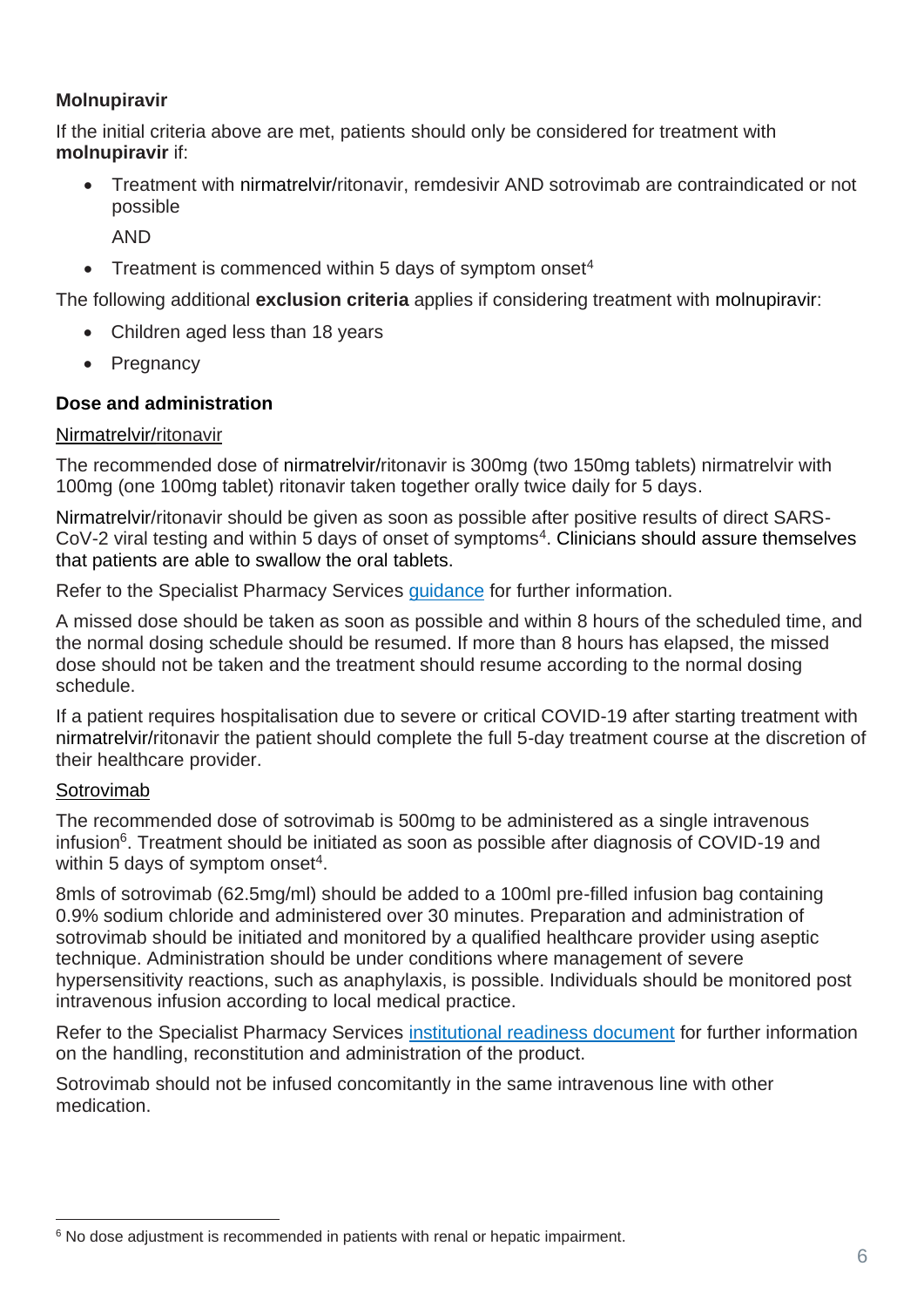## Remdesivir

The recommended dose of remdesivir for this cohort is 200mg intravenously on day 1 followed by 100mg intravenously on days 2 and 3. Treatment should be initiated as soon as possible after diagnosis of COVID-19 and within 7 days of symptom onset.

200mg of remdesivir (day 1 loading dose) and 100mg of remdesivir (days 2 and 3 maintenance doses) should be diluted in either a 250ml or 100ml pre-filled bag of 0.9% sodium chloride solution and infused over a minimum of 30 minutes.

#### Molnupiravir

The recommended dose of molnupiravir is 800mg (four 200mg capsules) taken orally every 12 hours for 5 days. Treatment must not be extended beyond 5 days. Molnupiravir should be commenced as soon as possible after a diagnosis of COVID-19 has been made and within 5 days of symptom onset<sup>4</sup>. Clinicians should assure themselves that patients are able to swallow the oral capsules.

To reduce the possibility of emerging resistance, patients should be advised to complete the whole course of treatment even if their symptoms improve and/or they feel better. If a patient requires hospitalisation due to severe or critical COVID-19 after starting treatment with molnupiravir, the patient should complete the full 5-day treatment course at the discretion of his/her healthcare provider.

# **Cautions**

Please refer to the Summary of Product Characteristics (SmPC) for [nirmatrelvir/ritonavir,](https://www.gov.uk/government/publications/regulatory-approval-of-paxlovid/summary-of-product-characteristics-for-paxlovid) [sotrovimab,](https://www.gov.uk/government/publications/regulatory-approval-of-xevudy-sotrovimab/summary-of-product-characteristics-for-xevudy) remdesivir [\(Great Britain](https://www.medicines.org.uk/emc/product/11597/smpc#gref) and [Northern Ireland\)](https://www.emcmedicines.com/en-gb/northernireland/medicine?id=e8165603-4ea0-4a1a-9359-b6de8eeb85f5&type=smpc) and [molnupiravir](https://www.medicines.org.uk/emc/product/13044/smpc#gref) for special warnings and precautions for use.

#### Nirmatrelvir/ritonavir

Nirmatrelvir/ritonavir has a risk of serious adverse reactions due to interactions with other medicinal products (see Appendix 2 for a list of these products).

Initiation of nirmatrelvir/ritonavir, a CYP3A inhibitor, in patients receiving medicinal products metabolised by CYP3A or initiation of medicinal products metabolised by CYP3A in patients already receiving nirmatrelvir/ritonavir, may increase plasma concentrations of medicinal products metabolised by CYP3A. Initiation of medicinal products that inhibit or induce CYP3A may increase or decrease concentrations of nirmatrelvir/ritonavir, respectively.

These interactions may lead to:

- Clinically significant adverse reactions, potentially leading to severe, life-threatening or fatal events from greater exposures of concomitant medicinal products
- Clinically significant adverse reactions from greater exposures of nirmatrelvir/ritonavir
- Loss of therapeutic effect of nirmatrelvir/ritonavir and possible development of viral resistance

Hepatic transaminase elevations, clinical hepatitis and jaundice have occurred in patients receiving ritonavir. Therefore, caution should be exercised when administering nirmatrelvir/ritonavir to patients with pre-existing liver diseases, liver enzyme abnormalities or hepatitis.

Patients should be advised of the possible gastro-intestinal side-effects of treatment with nirmatrelvir/ritonavir (e.g. nausea, vomiting). If such side-effects are experienced, anti-emetics should be considered that are not contra-indicated. If nirmatrelvir/ritonavir treatment cannot be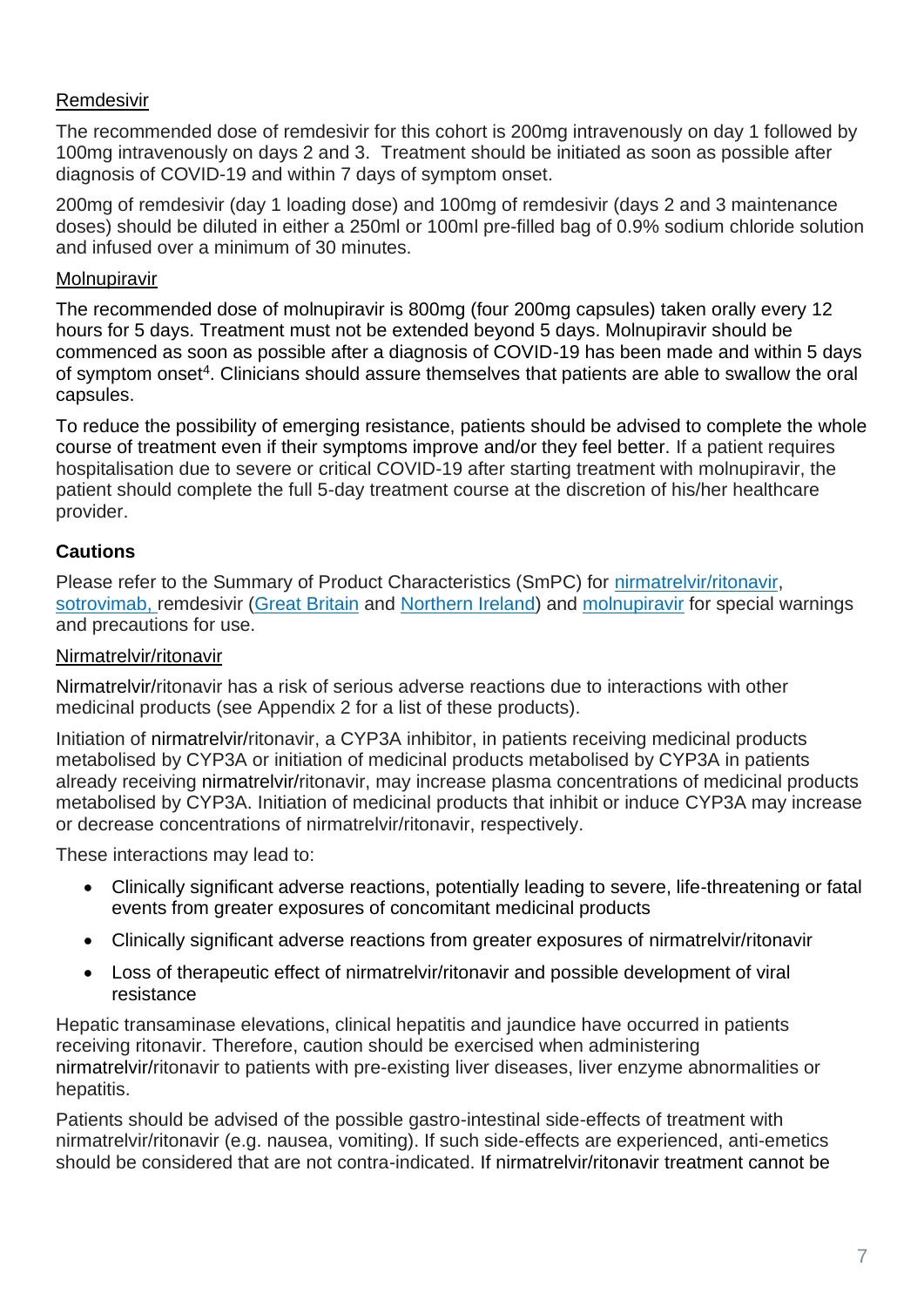tolerated, an alternative treatment can be considered within the options and criteria of this policy. Combination treatment should not be provided<sup>7</sup>.

## Sotrovimab

Hypersensitivity reactions, including serious and/or life-threatening reactions such as anaphylaxis, have been reported following infusion of sotrovimab. Hypersensitivity reactions typically occur within 24 hours of infusion. Signs and symptoms of these reactions may include nausea, chills, dizziness (or syncope), rash, urticaria and flushing. If signs and symptoms of severe hypersensitivity reactions occur, administration should be discontinued immediately and appropriate treatment and/or supportive care should be initiated.

If mild to moderate hypersensitivity reactions occur, slowing or stopping the infusion along with appropriate supportive care should be considered.

#### Remdesivir

Hypersensitivity reactions including infusion-related and anaphylactic reactions have been observed during and following administration of remdesivir. Signs and symptoms may include hypotension, hypertension, tachycardia, bradycardia, hypoxia, fever, dyspnoea, wheezing, angioedema, rash, nausea, vomiting, diaphoresis, and shivering. Slower infusion rates, with a maximum infusion time of up to 120 minutes, can be considered to potentially prevent these signs and symptoms. Patients should be monitored for hypersensitivity reactions during and following administration of remdesivir as clinically appropriate. If signs and symptoms of a clinically significant hypersensitivity reaction occur, administration of remdesivir should be discontinued immediately and appropriate treatment initiated.

Patients receiving remdesivir in an outpatient setting should be monitored according to local medical practice.

#### Molnupiravir

The most common adverse reactions (≥1% of subjects) reported during treatment and during 14 days after the last dose of molnupiravir were diarrhoea (3%), nausea (2%), dizziness (1%) and headache (1%) all of which were Grade 1 (mild) or Grade 2 (moderate).

# **COVID-19 vaccines**

Sotrovimab is not intended to be used as a substitute for vaccination against COVID-19.

Concomitant administration of an nMAB with COVID-19 vaccines has not been studied. Refer to local/national guidelines for vaccine administration and guidance on the risks associated with administration of a SARS-CoV-2 vaccine.

Further information on the timing of COVID-19 vaccination following administration of an nMAB is available at the following sites:

- [Liverpool COVID-19 Interactions \(covid19-druginteractions.org\)](https://www.covid19-druginteractions.org/checker)
- [Interactions information for COVID-19 vaccines –](https://www.sps.nhs.uk/articles/interactions-information-for-covid-19-vaccines/) SPS Specialist Pharmacy Services

# **Pregnancy and women of childbearing potential**

Clinicians should refer to the SmPCs for the relevant products for further information on use in pregnancy and women of childbearing potential. All healthcare professionals are asked to ensure that any patients who receive a COVID-19 antiviral while pregnant are reported to the UK COVID-19 antivirals in pregnancy registry on 0344 892 0909 so that they can be followed up. For more information go to [http://www.uktis.org/.](https://eur01.safelinks.protection.outlook.com/?url=http%3A%2F%2Fwww.uktis.org%2F&data=04%7C01%7CKatherine.Donegan%40mhra.gov.uk%7C9dc4684e290c4e4c287f08d9b1009898%7Ce527ea5c62584cd2a27f8bd237ec4c26%7C0%7C0%7C637735438389588066%7CUnknown%7CTWFpbGZsb3d8eyJWIjoiMC4wLjAwMDAiLCJQIjoiV2luMzIiLCJBTiI6Ik1haWwiLCJXVCI6Mn0%3D%7C3000&sdata=6vUtXmW0Wp2E%2Bjly0GI9Cs7NHa03uUHgdMcgrJMa54s%3D&reserved=0) Clinicians are advised to refer to the SmPC nirmatrelvir/ritonavir and molnupiravir for more information on use during pregnancy or lactation.

<sup>7</sup> Unless as part of a formal clinical trial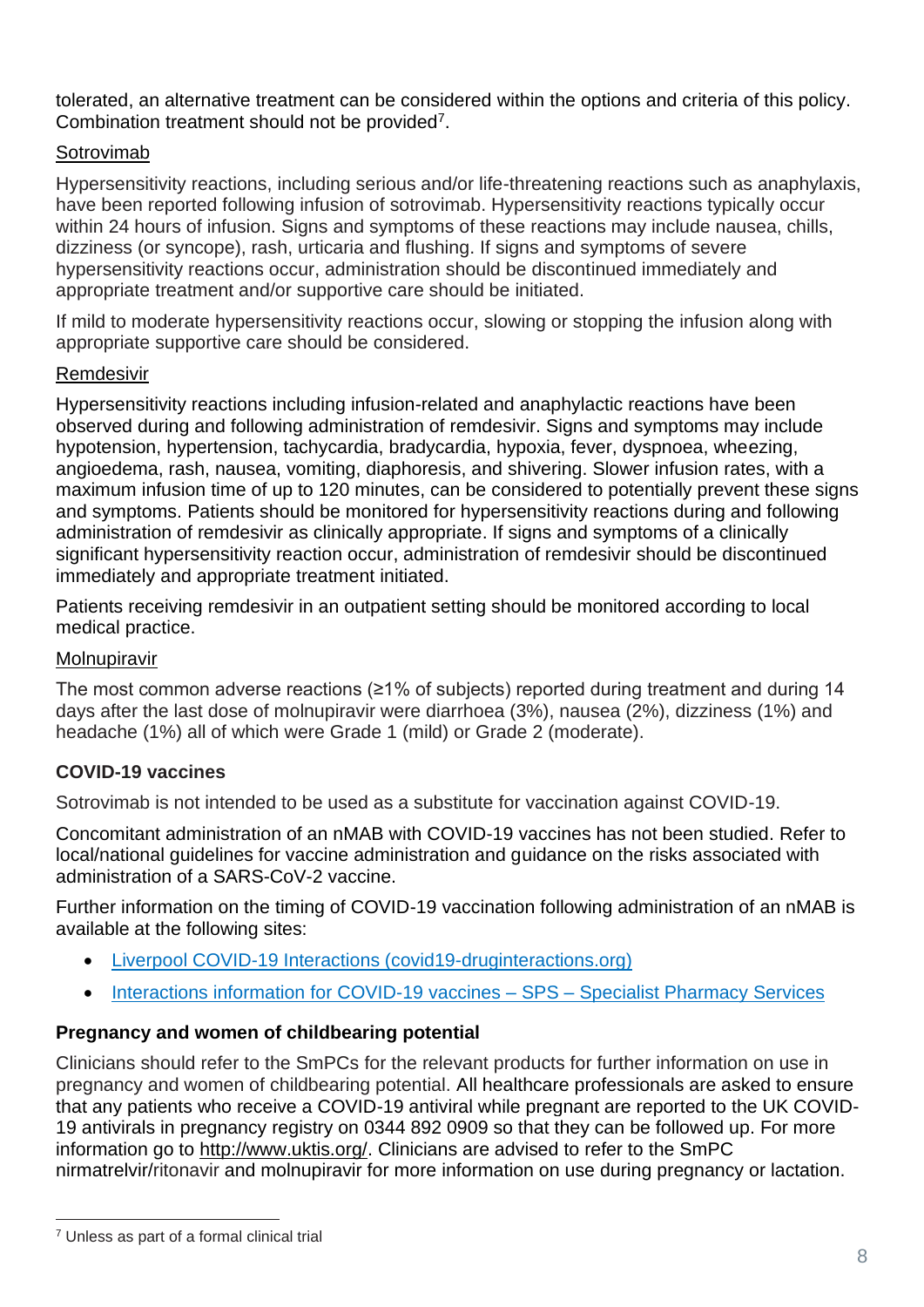#### Nirmatrelvir/ritonavir

There are no human data on the use of nirmatrelvir/ritonavir during pregnancy to inform the drugassociated risk of adverse developmental outcomes, women of childbearing potential should avoid becoming pregnant during treatment with nirmatrelvir/ritonavir. Nirmatrelvir/ritonavir is **not recommended** during pregnancy and in women of childbearing potential not using effective contraception.

Use of ritonavir may reduce the efficacy of combined hormonal contraceptives. Patients using combined hormonal contraceptives should be advised to use an effective alternative contraceptive method or an additional barrier method of contraception during treatment and until after one complete menstrual cycle after stopping nirmatrelvir/ritonavir.

#### Sotrovimab

There are no data from the use of sotrovimab in pregnant women. The SmPC for sotrovimab states that sotrovimab may be used during pregnancy where the expected benefit to the mother justifies the risk to the foetus.

#### Remdesivir

There are no or limited amount of data from the use of remdesivir in pregnant women. Remdesivir should be avoided in pregnancy unless clinicians believe the benefits of treatment outweigh the risks to the individual (please see SmPC for further information).

#### Molnupiravir

There are no data from the use of molnupiravir in pregnant women. Studies in animals have shown reproductive toxicity. Molnupiravir is **not recommended** during pregnancy. Individuals of childbearing potential should use effective contraception for the duration of treatment and for 4 days after the last dose of molnupiravir.

#### **Co-administration**

Please see Appendix 2 for potential interactions involving nirmatrelvir/ritonavir.

There is no interaction expected between sotrovimab, remdesivir or molnupiravir and other commissioned treatments for COVID-19. For further information please visit the University of Liverpool COVID-19 Drug Interactions website [\(https://www.covid19-druginteractions.org/checker\)](https://www.covid19-druginteractions.org/checker).

Please refer to other published UK clinical commissioning policies setting out available COVID-19 treatments [here.](https://www.cas.mhra.gov.uk/Help/CoronavirusAlerts.aspx)

# **Safety reporting**

It is vital that any suspected adverse reactions (including congenital malformations and/or neurodevelopmental problems following treatment during pregnancy) are reported directly to the MHRA via the new dedicated COVID-19 Yellow Card reporting site at: [https://coronavirus](https://coronavirus-yellowcard.mhra.gov.uk/)[yellowcard.mhra.gov.uk/.](https://coronavirus-yellowcard.mhra.gov.uk/)

# **Governance**

#### **Data collection requirement**

Provider organisations in England should register all patients using prior approval software (alternative arrangements in Scotland, Wales and Northern Ireland will be communicated) and ensure monitoring arrangements are in place to demonstrate compliance against the criteria as outlined.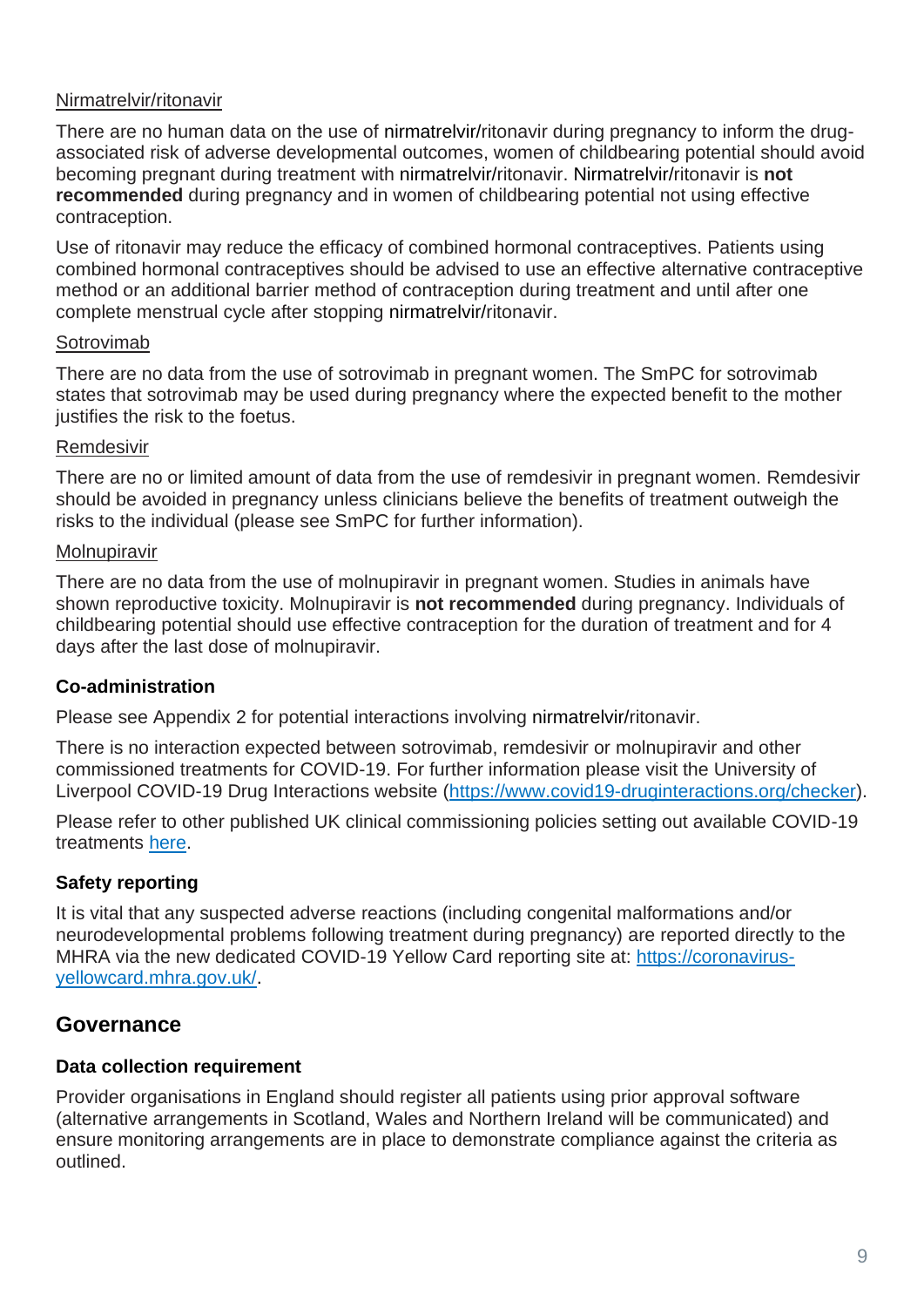Clinicians are also required to ensure that any data collection requirements are met for the purpose of ongoing surveillance, audit and relevant research around the use of nMABs and antivirals (see 'Research' section below).

#### **Clinical outcome reporting**

Where available, hospitals managing COVID-19 patients are strongly encouraged to submit data through the ISARIC 4C Clinical Characterisation Protocol (CCP) case report forms (CRFs), as coordinated by the COVID-19 Clinical Information Network (CO-CIN) [\(https://isaric4c.net/protocols/\)](https://isaric4c.net/protocols/).

## **Effective from**

This policy will be in effect from the date of publication.

#### **Policy review date**

This is an interim rapid clinical policy statement, which means that the full process of policy production has been abridged: public consultation has not been undertaken. This policy may need amendment and updating if, for instance, new trial data emerges, supply of the drug changes, or a new evidence review is required. A NICE Technology Appraisal or Scottish Medicines Consortium (SMC) Health Technology Assessment or All Wales Medicines Strategy Group (AWMSG) appraisal of nMABs and/or antivirals for COVID-19 would supersede this policy when completed.

This policy will be reviewed, if required, as further data emerge on the population prevalence of the omicron variant and any impact it may have on the efficacy of COVID-19 therapies.

# **Surveillance and service evaluation**

There is an urgent need to generate more evidence and greater understanding around the use of nMABs and antivirals in the treatment of patients with COVID-19. Both surveillance and service evaluation are necessary to gain knowledge around the following: factors of relevance in determining nMAB and antiviral treatment; the impact of nMAB and antiviral treatment in the community and hospital settings on the immune/virologic response and clinical recovery; and the public health sequelae of nMAB and antiviral use, such as generation of new mutations and/or variants.

Treating clinicians are asked to ensure that all PCR tests undertaken as an inpatient and/or in the community where any patient who is receiving ongoing PCR testing as part of secondary care (for example, through an outpatient clinic) should do this through the hospital laboratory where these samples should be retained for sequencing. Further serial sampling for specific patient groups may be requested as part of UKHSA genomic surveillance purposes, or country specific programmes.

Clinicians must ensure that any additional data collection requirements are met for the purpose of relevant surveillance, audit and evaluation around the use of nMABs and antivirals. It is expected that there will be ongoing monitoring (involving sample collection) of selected patients treated with nMABs and antivirals (led by UKHSA, for instance around the potential generation of new variants), as well as academic research to generate new knowledge around clinical effectiveness and other relevant aspects of public health.

# **Equality statement**

Promoting equality and addressing health inequalities are at the heart of the four nations' values. Throughout the development of the policies and processes cited in this document, we have:

• Given due regard to the need to eliminate discrimination, harassment and victimisation, to advance equality of opportunity, and to foster good relations between people who share a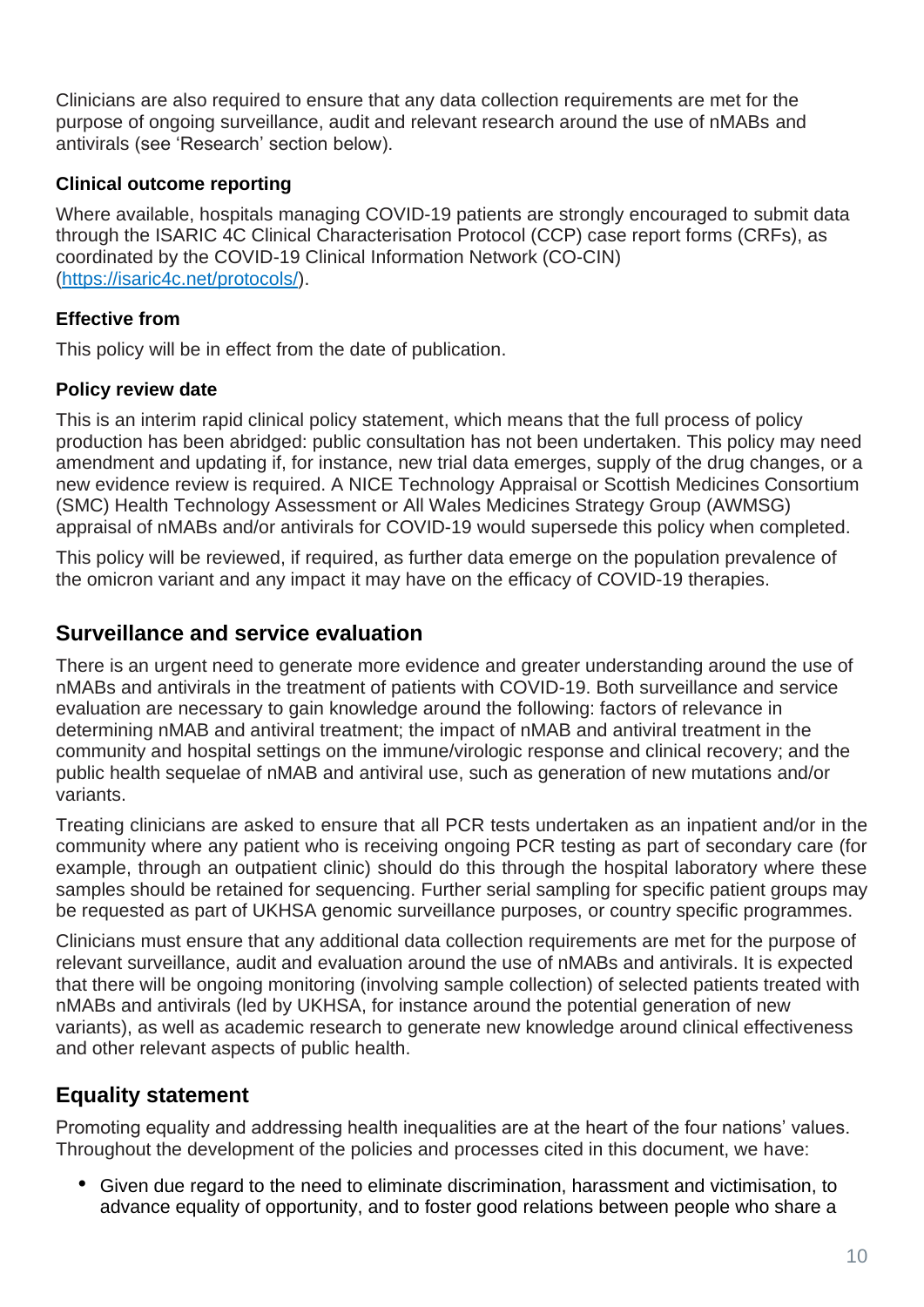relevant protected characteristic (as cited under the Equality Act 2010 or equivalent equality legislation) and those who do not share it; and

• Given regard to the need to reduce inequalities between patients in access to and outcomes from healthcare services and to ensure services are provided in an integrated way where this might reduce health inequalities.

# **Definitions**

| COVID-19                                   | Refers to the disease caused by the severe acute<br>respiratory syndrome coronavirus-2 (SARS-CoV-2) virus       |
|--------------------------------------------|-----------------------------------------------------------------------------------------------------------------|
| <b>Neutralising monoclonal</b><br>antibody | Synthetic antibodies that bind to a virus and inhibit its<br>ability to infect host cells and replicate         |
| <b>Spike protein</b>                       | The part of the SARS-CoV-2 virus that binds to the host<br>cell, which then facilitates its entry into the cell |

# **References**

- 1. Bernal AJ, Gomes da Silva MM, Musungaie DB, et al. Molnupiravir for Oral Treatment of Covid-19 in Non-hopitalised Patients [published online ahead of print, 2021 Dec 16]. N Engl J Med. 2021; 10.1056/NEJMoa2116044. doi: 10.1056/NEJMoa2116044
- 2. Gottlieb RL, Vaca CE, Paredes R, et al. Early Remdesivir to Prevent Progression to Severe Covid-19 in Outpatients [published online ahead of print, 2021 Dec 22]. *N Engl J Med*. 2021;NEJMoa2116846. doi:10.1056/NEJMoa2116846
- 3. Gupta A, Gonzalez-Rojas Y, Juarez E, et al. Early Treatment for Covid-19 with SARS-CoV-2 Neutralizing Antibody Sotrovimab [published online ahead of print, 2021 Oct 27]. N Engl J Med. 2021;10.1056/NEJMoa2107934. doi:10.1056/NEJMoa2107934
- 4. Hammond J, Leister-Tebbe H, Gardner A, et al. Oral Nirmatrelvir for High-Risk, Nonhospitalized Adults with Covid-19 [published online ahead of print, 2022 Feb 16]. N Engl J Med. 2022;10.1056/NEJMoa2118542. doi:10.1056/NEJMoa2118542
- 5. Gupta A, Gonzalez-Rojas Y, Juarez E, et al. Effect of the Neutralizing SARS-CoV-" Antibody Sotrovimab in Preventing Progression of COVID-19: A Randomized Clinical Trial. Preprint available at:<https://www.medrxiv.org/content/10.1101/2021.11.03.21265533v1>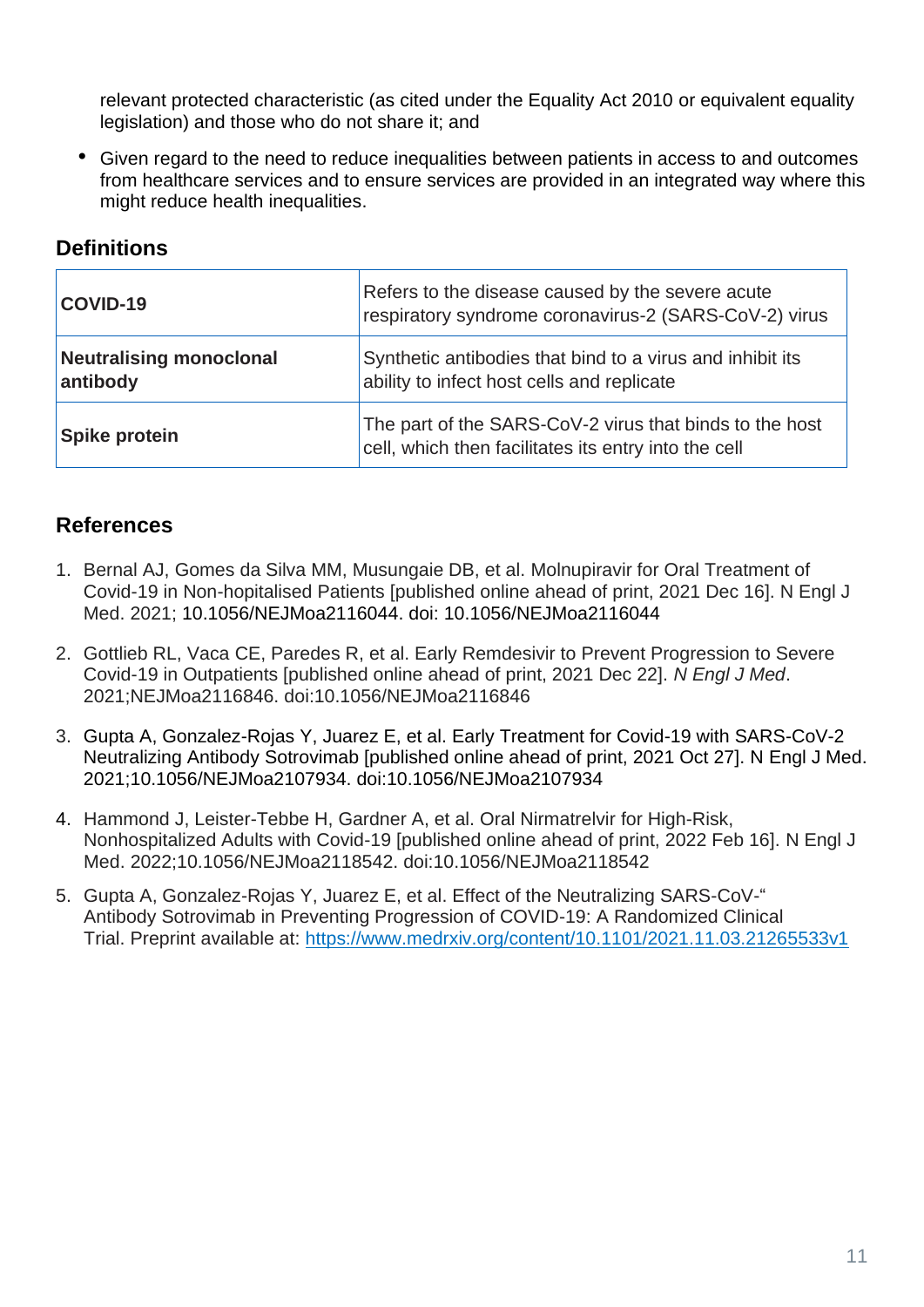# **Appendix 1: Patient cohorts considered at highest risk from COVID-19 and to be prioritised for treatment with nMABs and antivirals**

The following patient cohorts were determined by an independent advisory group commissioned by the Department of Health and Social Care (DHSC)<sup>8</sup>.

| <b>Cohort</b>                                                                   | <b>Description</b>                                                                                                                                                                                                                                                                                                                                                                                                                                                                                                                                                                                                                                                                                                                                                                                                                                                                                                                                                                                                                                                                                                                                                                                                                                                                                                                                                                                                                                                                         |  |
|---------------------------------------------------------------------------------|--------------------------------------------------------------------------------------------------------------------------------------------------------------------------------------------------------------------------------------------------------------------------------------------------------------------------------------------------------------------------------------------------------------------------------------------------------------------------------------------------------------------------------------------------------------------------------------------------------------------------------------------------------------------------------------------------------------------------------------------------------------------------------------------------------------------------------------------------------------------------------------------------------------------------------------------------------------------------------------------------------------------------------------------------------------------------------------------------------------------------------------------------------------------------------------------------------------------------------------------------------------------------------------------------------------------------------------------------------------------------------------------------------------------------------------------------------------------------------------------|--|
| Down's syndrome                                                                 | All patients with Down's syndrome                                                                                                                                                                                                                                                                                                                                                                                                                                                                                                                                                                                                                                                                                                                                                                                                                                                                                                                                                                                                                                                                                                                                                                                                                                                                                                                                                                                                                                                          |  |
| Patients with a solid cancer                                                    | Active metastatic cancer and active solid cancers<br>$\bullet$<br>(at any stage)<br>All patients receiving chemotherapy within the last 3<br>$\bullet$<br>months<br>Patients receiving group B or C chemotherapy 3-12<br>$\bullet$<br>months prior (see Appendix 3)<br>Patients receiving radiotherapy within the last 6<br>$\bullet$<br>months                                                                                                                                                                                                                                                                                                                                                                                                                                                                                                                                                                                                                                                                                                                                                                                                                                                                                                                                                                                                                                                                                                                                            |  |
| Patients with haematological<br>diseases and stem cell transplant<br>recipients | Allogeneic haematopoietic stem cell transplant<br>$\bullet$<br>(HSCT) recipients in the last 12 months or active<br>graft vs host disease (GVHD) regardless of time<br>from transplant (including HSCT for non-malignant<br>diseases)<br>Autologous HSCT recipients in the last 12 months<br>$\bullet$<br>(including HSCT for non-malignant diseases)<br>Individuals with haematological malignancies who<br>$\bullet$<br>have<br>received chimaeric antigen receptor (CAR)-T<br>$\circ$<br>cell therapy in the last 24 months, or<br>radiotherapy in the last 6 months<br>$\circ$<br>Individuals with haematological malignancies<br>$\bullet$<br>receiving systemic anti-cancer treatment (SACT)<br>within the last 12 months except patients with<br>chronic phase chronic myeloid leukaemia (CML) in<br>molecular response or first or second line tyrosine<br>kinase inhibitors (TKI).<br>All patients with myeloma (excluding MGUS) or<br>chronic B-cell lymphoproliferative disorders (e.g.<br>chronic lymphocytic leukaemia, follicular lymphoma)<br>or myelodysplastic syndrome (MDS) who do not fit<br>the criteria above.<br>All patients with sickle cell disease.<br>$\bullet$<br>Individuals with non-malignant haematological<br>$\bullet$<br>disorder (e.g. aplastic anaemia or paroxysmal<br>nocturnal haemoglobinuria) receiving B-cell<br>depleting systemic treatment (e.g. anti-CD20, anti-<br>thymocyte globulin [ATG] and alemtzumab) within<br>the last 12 months. |  |

<sup>8</sup> For paediatric/adolescent patients (aged 12-17 years inclusive), paediatric multi-disciplinary team (MDT) assessment should be used to determine clinical capacity to benefit from the treatment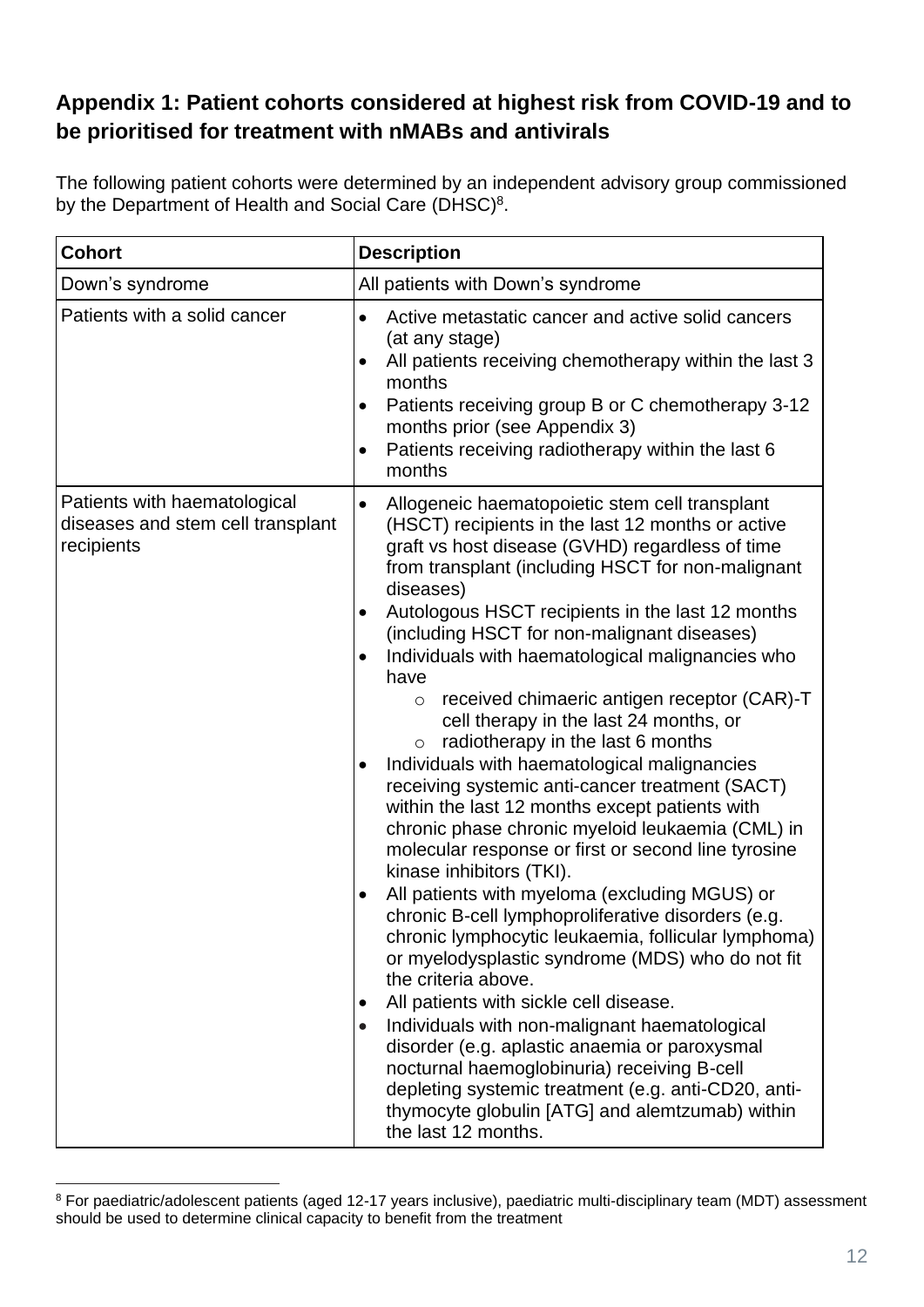| Patients with renal disease                                    | Renal transplant recipients (including those with<br>$\bullet$<br>failed transplants within the past 12 months),<br>particularly those who:<br>Received B cell depleting therapy within the<br>$\circ$<br>past 12 months (including alemtuzumab,<br>rituximab [anti-CD20], anti-thymocyte<br>globulin)<br>Have an additional substantial risk factor<br>$\circ$<br>which would in isolation make them eligible<br>for nMABs or oral antivirals<br>Not been vaccinated prior to transplantation<br>$\circ$<br>Non-transplant patients who have received a<br>$\bullet$<br>comparable level of immunosuppression<br>Patients with chronic kidney stage (CKD) 4 or 5 (an<br>$\bullet$<br>eGFR less than 30 ml/min/1.73m2) without<br>immunosuppression |
|----------------------------------------------------------------|-----------------------------------------------------------------------------------------------------------------------------------------------------------------------------------------------------------------------------------------------------------------------------------------------------------------------------------------------------------------------------------------------------------------------------------------------------------------------------------------------------------------------------------------------------------------------------------------------------------------------------------------------------------------------------------------------------------------------------------------------------|
| Patients with liver disease                                    | Patients with cirrhosis Child's-Pugh class B and C<br>$\bullet$<br>(decompensated liver disease).<br>Patients with a liver transplant<br>$\bullet$<br>Liver patients on immune suppressive therapy<br>$\bullet$<br>(including patients with and without liver cirrhosis)<br>Patients with cirrhosis Child's-Pugh class A who are<br>$\bullet$<br>not on immune suppressive therapy (compensated<br>liver disease)                                                                                                                                                                                                                                                                                                                                   |
| Patients with immune-mediated<br>inflammatory disorders (IMID) | IMID treated with rituximab or other B cell depleting<br>$\bullet$<br>therapy in the last 12 months<br>IMID with active/unstable disease on<br>$\bullet$<br>corticosteroids, cyclophosphamide, tacrolimus,<br>cyclosporin or mycophenolate.<br>IMID with stable disease on either corticosteroids,<br>cyclophosphamide, tacrolimus, cyclosporin or<br>mycophenolate.<br>IMID patients with active/unstable disease including<br>those on biological monotherapy and on<br>combination biologicals with thiopurine or<br>methotrexate                                                                                                                                                                                                                |
| Immune deficiencies                                            | Common variable immunodeficiency (CVID)<br>$\bullet$<br>Undefined primary antibody deficiency on<br>$\bullet$<br>immunoglobulin (or eligible for Ig)<br>Hyper-IgM syndromes<br>$\bullet$<br>Good's syndrome (thymoma plus B-cell deficiency)<br>$\bullet$<br>Severe Combined Immunodeficiency (SCID)<br>$\bullet$<br>Autoimmune polyglandular syndromes/autoimmune<br>$\bullet$<br>polyendocrinopathy, candidiasis, ectodermal<br>dystrophy (APECED syndrome)<br>Primary immunodeficiency associated with impaired<br>type I interferon signalling<br>X-linked agammaglobulinaemia (and other primary<br>$\bullet$<br>agammaglobulinaemias)                                                                                                         |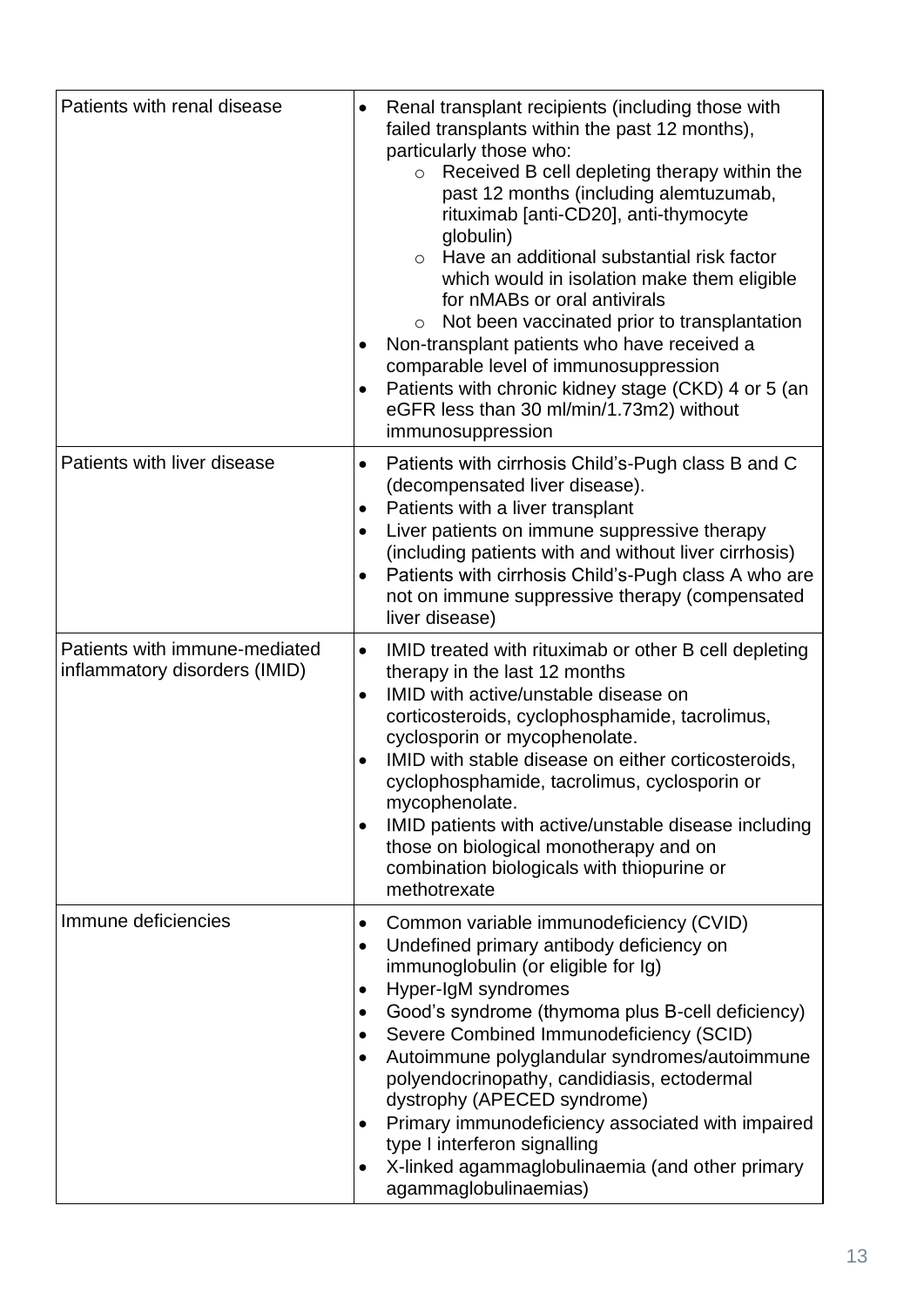|                                   | Any patient with a secondary immunodeficiency<br>receiving, or eligible for, immunoglobulin<br>replacement therapy                                                                                                                                                                                                                                                                                                               |
|-----------------------------------|----------------------------------------------------------------------------------------------------------------------------------------------------------------------------------------------------------------------------------------------------------------------------------------------------------------------------------------------------------------------------------------------------------------------------------|
| <b>HIV/AIDS</b>                   | Patients with high levels of immune suppression,<br>have uncontrolled/untreated HIV (high viral load) or<br>present acutely with an AIDS defining diagnosis<br>On treatment for HIV with CD4 <350 cells/mm3 and<br>$\bullet$<br>stable on HIV treatment or CD4>350 cells/mm3 and<br>additional risk factors (e.g. age, diabetes, obesity,<br>cardiovascular, liver or renal disease, homeless,<br>those with alcohol-dependence) |
| Solid organ transplant recipients | All recipients of solid organ transplants not otherwise<br>specified above                                                                                                                                                                                                                                                                                                                                                       |
| Rare neurological conditions      | Multiple sclerosis<br>Motor neurone disease<br>$\bullet$<br>Myasthenia gravis<br>Huntington's disease                                                                                                                                                                                                                                                                                                                            |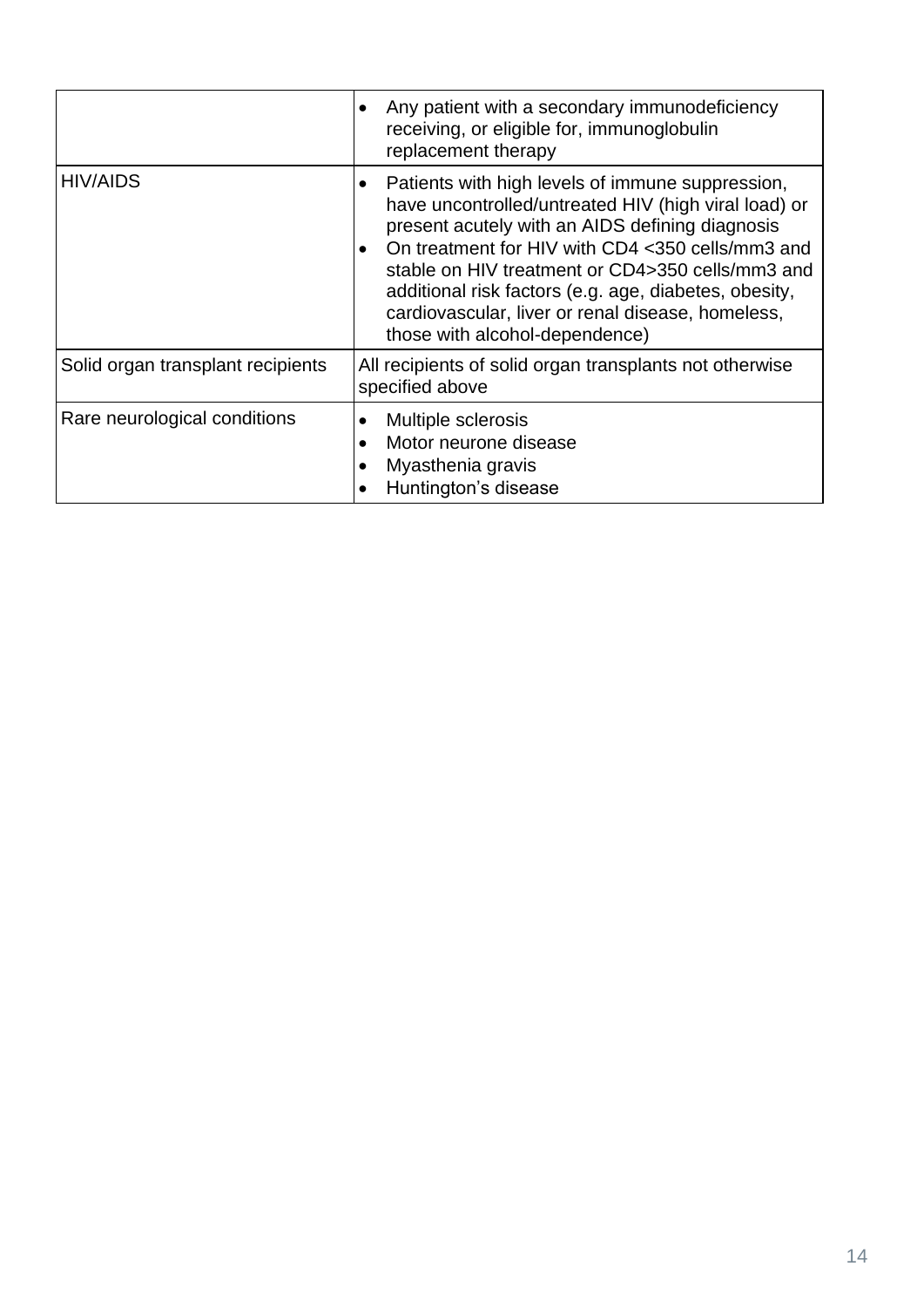# **Appendix 2: Drug-drug interactions involving nirmatrelvir/ritonavir<sup>9</sup>**

**Table 1** below lists medicines in alphabetical (by generic name) order indicating that concurrent prescribing of nirmatrelvir/ritonavir is not an appropriate option. This list is not comprehensive. If a medicine is not listed also check [University of Liverpool COVID-19 Drug Interaction checker](https://covid19-druginteractions.org/) (https://covid19-druginteractions.org/checker).

The last column gives an indication of when advice to not prescribe together applies or where risks and benefits need careful consideration taking account of the practicalities of managing such patients in a CMDU or non-specialist setting.

| <b>Specific medicines</b>            | <b>Medicine used for</b>                                                           | <b>Use of nirmatrelvir/ritonavir</b> |
|--------------------------------------|------------------------------------------------------------------------------------|--------------------------------------|
| Abemaciclib                          | Cancer                                                                             | <b>Consider risks and benefits</b>   |
| Acalabrutinib                        | Cancer                                                                             | <b>Consider risks and benefits</b>   |
| Alfuzosin                            | Prostate gland enlargement                                                         | Do not use                           |
| <b>Aliskiren</b>                     | High blood pressure (hypertension)                                                 | Do not use*                          |
| Amiodarone                           | Irregular heartbeats                                                               | Do not use                           |
| Apalutamide                          | Cancer                                                                             | <b>Consider risks and benefits</b>   |
| Apixaban                             | Treating or preventing blood clots                                                 | Do not use                           |
| Avanafil                             | <b>Erection problems</b>                                                           | Do not use                           |
| Bedaquiline                          | Infections                                                                         | <b>Consider risks and benefits</b>   |
| <b>Bosentan</b>                      | Pulmonary arterial hypertension                                                    | Do not use                           |
| Budesonide (inhaled, nasal<br>spray) | Relieving asthma or COPD, or cold-<br>like symptoms caused by allergic<br>rhinitis | Consider risks and benefits          |
| Carbamazepine                        | Epilepsy, nerve pain or trigeminal<br>neuralgia                                    | Do not use                           |
| Ceritinib                            | Cancer                                                                             | <b>Consider risks and benefits</b>   |
| Ciclosporin                          | Immunosuppressant                                                                  | Do not use                           |
| Cisapride                            | Gastrointestinal motility problems                                                 | Do not use                           |
| Cladribine                           | Multiple sclerosis                                                                 | Do not use#                          |
| Clonazepam                           | Epilepsy or anxiety                                                                | Do not use                           |
| Clopidogrel                          | Treating or preventing blood clots                                                 | Do not use*                          |
| Clozapine                            | Schizophrenia                                                                      | Do not use                           |
| Colchicine                           | Gout                                                                               | Do not use                           |
| Contraception, hormonal              | Contraception                                                                      | <b>Consider risks and benefits</b>   |
| Dabigatran                           | Treating or preventing blood clots                                                 | Consider risks and benefits          |
| Delamanid                            | <b>Infections</b>                                                                  | <b>Consider risks and benefits</b>   |
| Dexamphetamine                       | Narcolepsy or attention deficit<br>hyperactivity disorder (ADHD)                   | <b>Consider risks and benefits</b>   |
| Diazepam                             | Anxiety, muscle spasms or fits                                                     | Do not use                           |
| Digoxin                              | Irregular heartbeats or heart failure                                              | Consider risks and benefits          |
| Dihydroergotamine                    | <b>Cluster headaches</b>                                                           | Do not use                           |
| Disopyramide                         | Irregular heartbeats                                                               | Do not use*                          |
| Dronedarone                          | Irregular heartbeats                                                               | Do not use                           |
| Eletriptan                           | <b>Migraines</b>                                                                   | Consider risks and benefits          |
| Encorafenib                          | Cancer                                                                             | <b>Consider risks and benefits</b>   |
| Enzalutamide                         | Cancer                                                                             | <b>Consider risks and benefits</b>   |
| Eplerenone                           | Heart failure                                                                      | Do not use*                          |
| Ergotamine                           | <b>Cluster headaches</b>                                                           | Do not use                           |
| Everolimus                           | Cancer or immunosuppressant                                                        | Do not use                           |

| Table 1: Alphabetical (by generic name) list of medicines indicating interaction with |  |
|---------------------------------------------------------------------------------------|--|
| nirmatrelvir/ritonavir.                                                               |  |

<sup>9</sup> The information in this appendix is based on Specialist Pharmacy Service (SPS) guidance (version: 02 February 2022) and is correct at the time of publication. Please refer to the SPS [guidance](https://www.sps.nhs.uk/home/guidance/covid-19-treatments/oral-antivirals/) and the [University of Liverpool](https://covid19-druginteractions.org/)  [COVID-19 Drug Interaction checker](https://covid19-druginteractions.org/) for the most up to date information.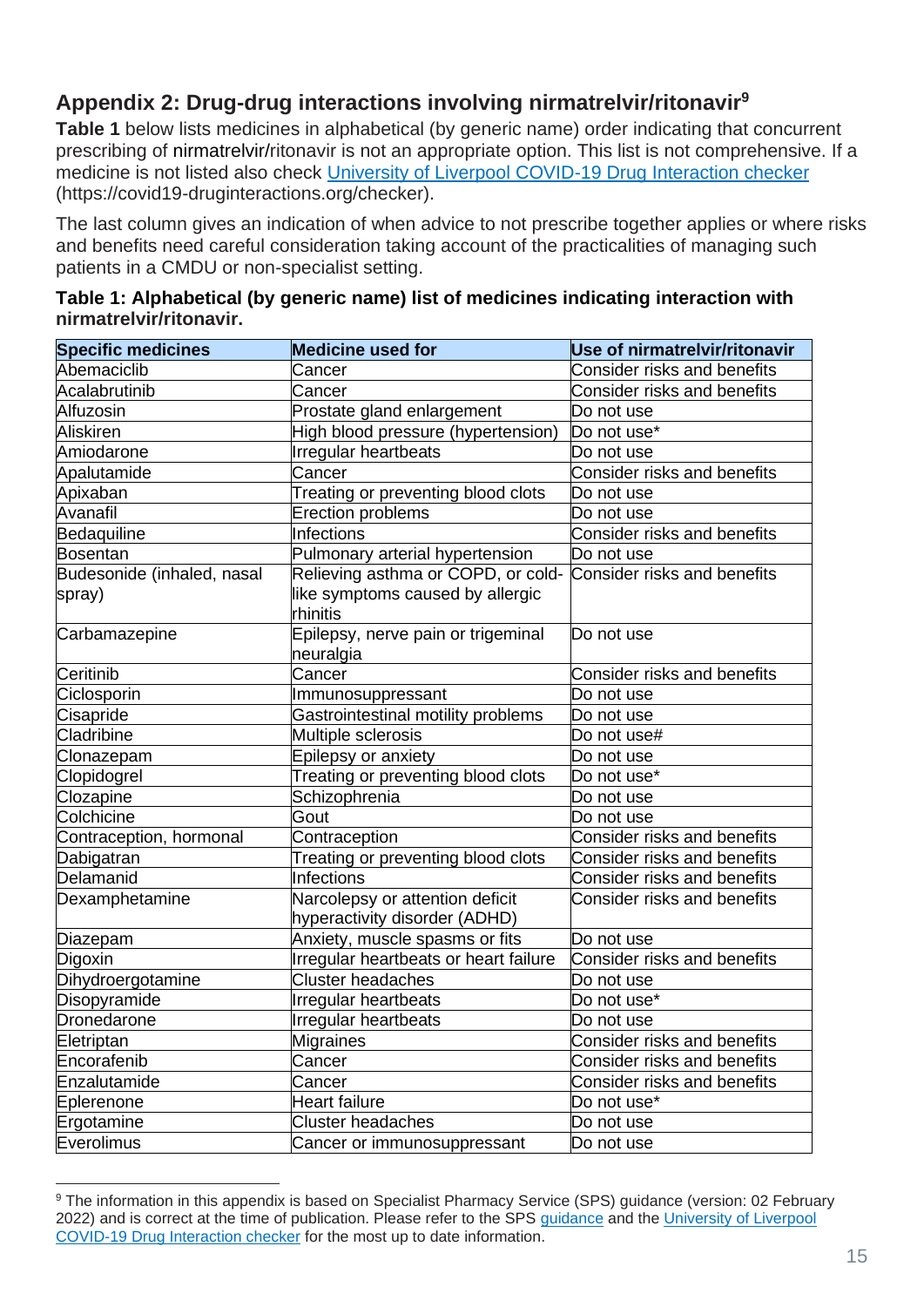| <b>Specific medicines</b>     | <b>Medicine used for</b>                                         | Use of nirmatrelvir/ritonavir      |
|-------------------------------|------------------------------------------------------------------|------------------------------------|
| Exviera (contains dasabuvir)  | Hepatitis C                                                      | <b>Consider risks and benefits</b> |
| Fentanyl                      | Pain                                                             | <b>Consider risks and benefits</b> |
| Flecainide                    | Irregular heartbeats                                             | Do not use                         |
| Flurazepam                    | Anxiety or problems sleeping                                     | Do not use                         |
| Fluticasone propionate        | Relieving asthma or COPD                                         | Consider risks and benefits        |
| (inhaled or nasal spray)      | Cold-like symptoms caused by                                     |                                    |
|                               | allergic rhinitis                                                |                                    |
| Fostamatinib                  | <b>Blood disorder</b>                                            | <b>Consider risks and benefits</b> |
| Fusidic acid (oral)           | Infections                                                       | Do not use                         |
| <b>Ibrutinib</b>              | Cancer                                                           | <b>Consider risks and benefits</b> |
| Illegal drugs                 | Substance abuse                                                  | Check advice in University of      |
|                               |                                                                  | Liverpool COVID-19 Drug            |
|                               |                                                                  | Interaction checker                |
| <b>Ivabradine</b>             | Heart failure or angina                                          | Do not use*                        |
| Ketoconazole                  | Infections                                                       | Consider risks and benefits        |
| .amotrigine                   | Epilepsy or bipolar disorder                                     | Consider risks and benefits        |
| ercanidipine.                 | High blood pressure (hypertension)                               | Do not use*                        |
| Letermovir                    | Transplant                                                       | Consider risks and benefits        |
| evothyroxine                  | Underactive thyroid (hypothyroidism) Consider risks and benefits |                                    |
| Lomitapide                    | Lowering cholesterol                                             | Do not use                         |
| Lurasidone                    | Schizophrenia                                                    | Do not use                         |
| Maviret (contains glecaprevir | <b>Hepatitis C</b>                                               | Do not use                         |
| and pibrentasvir)             |                                                                  |                                    |
| Methadone                     | Heroin dependence                                                | Consider risks and benefits        |
| Methylphenidate               | Narcolepsy or attention deficit                                  | <b>Consider risks and benefits</b> |
|                               | hyperactivity disorder (ADHD)                                    |                                    |
| Methylprednisolone            | Multiple sclerosis (consult                                      | Consider risks and benefits#       |
|                               | specialist)#, inflammatory conditions                            |                                    |
| Midazolam                     | Epilepsy                                                         | lDo not use                        |
| Modafinil                     | Excessive sleepiness, multiple                                   | Consider risks and benefits#       |
|                               | sclerosis#                                                       |                                    |
| Neratinib                     | Cancer                                                           | Do not use                         |
| Pethidine                     | Pain                                                             | Do not use                         |
| Phenobarbital                 | Epilepsy                                                         | Do not use                         |
| Phenytoin                     | Epilepsy                                                         | Do not use                         |
| Pimozide                      | Schizophrenia                                                    | Do not use                         |
| Piroxicam                     | Pain                                                             | Do not use                         |
| Primidone                     | Epilepsy, tremor                                                 | Do not use#                        |
| Propafenone                   | Irregular heartbeats                                             | Do not use                         |
| Propoxyphene                  | Analgesics                                                       | Do not use                         |
|                               |                                                                  |                                    |
| Quetiapine                    | Bipolar disorder, depression,                                    | Do not use                         |
|                               | schizophrenia                                                    |                                    |
| Quinidine                     | Antiarrhythmic                                                   | Do not use                         |
| Quinine                       | Antimalarial, motor neurone disease                              | Consider risks and benefits#       |
|                               | consult specialist)#                                             |                                    |
| Ranolazine                    | Heart failure or angina                                          | Do not use                         |
| <b>Rifabutin</b>              | <b>Infections</b>                                                | <b>Consider risks and benefits</b> |
| Rifaximin                     | Severe liver disease (consult                                    | Do not use#                        |
|                               | specialist)#                                                     |                                    |
| Rifampicin                    | Infections                                                       | Do not use                         |
| Riluzole                      | Motor neurone disease (consult                                   | Do not use#                        |
|                               | specialist)#                                                     |                                    |
| Riociguat                     | Pulmonary arterial hypertension                                  | Consider risks and benefits        |
| Rivaroxaban                   | Treating or preventing blood clots                               | Do not use                         |
| Rosuvastatin                  | Lowering cholesterol                                             | Consider risks and benefits        |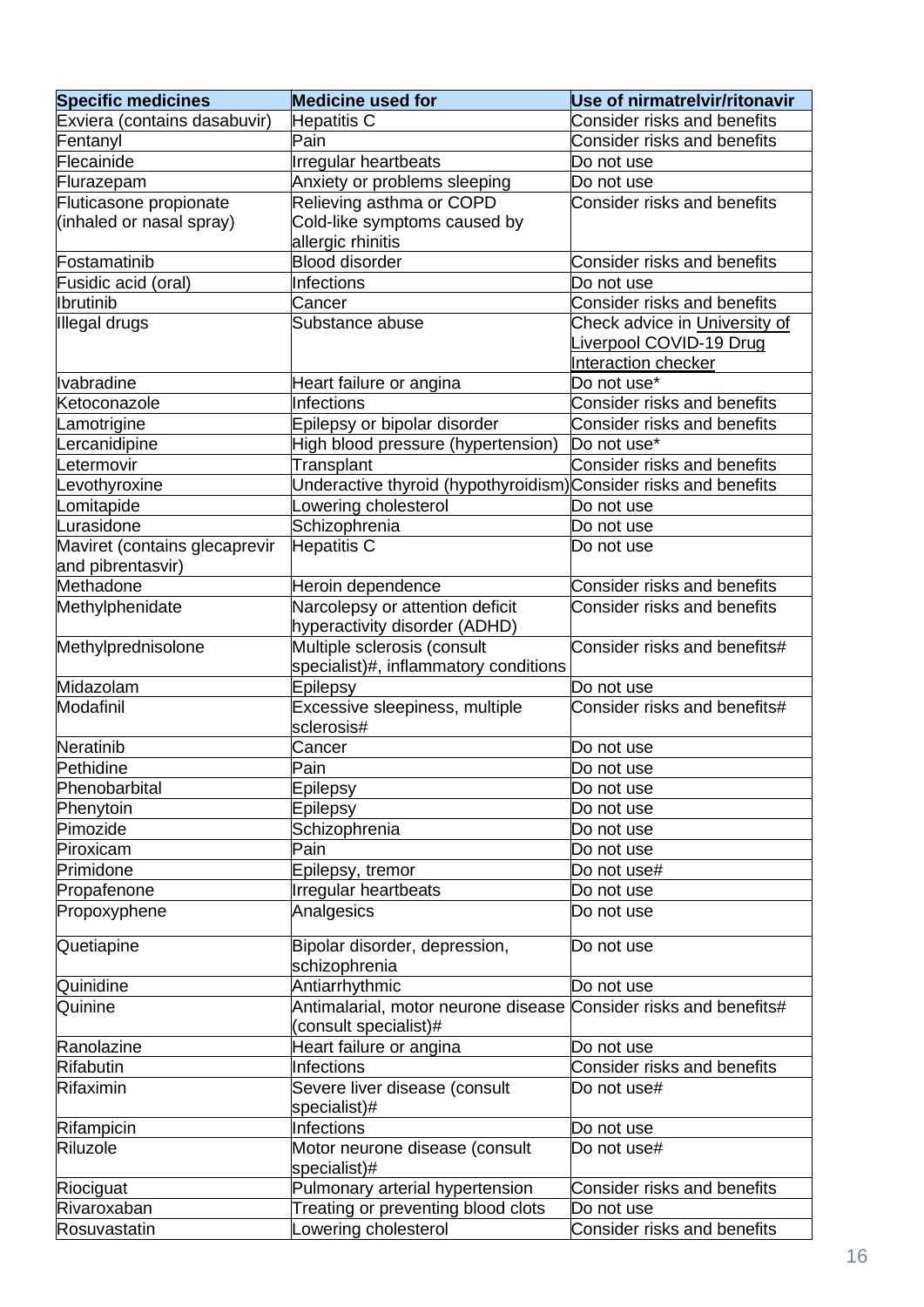| <b>Specific medicines</b>                   | <b>Medicine used for</b>           | Use of nirmatrelvir/ritonavir      |
|---------------------------------------------|------------------------------------|------------------------------------|
| Salmeterol (inhaled)                        | Relieving asthma or COPD           | Do not use                         |
| Sildenafil                                  | Erection problems or pulmonary     | Do not use                         |
|                                             | arterial hypertension              |                                    |
| Simvastatin                                 | _owering cholesterol               | Do not use                         |
| Sipinimod                                   | Multiple sclerosis                 | Do not use#                        |
| Sirolimus                                   | Immunosuppressant                  | Do not use*                        |
| Sodium fusidate (oral)                      | Infections                         | Do not use                         |
| St. John's Wort (Hypericum                  | Herbal medicine                    | Do not use                         |
| perforatum)                                 |                                    |                                    |
| Tacrolimus                                  | Immunosuppressant                  | Do not use                         |
| Tadalafil                                   | Erection problems or pulmonary     | lDo not use                        |
|                                             | arterial hypertension              |                                    |
| Tetrabenazine                               | Movement disorders                 | Do not use#                        |
| Theophylline                                | Relieving asthma or COPD           | <b>Consider risks and benefits</b> |
| Ticagrelor                                  | Treating or preventing blood clots | Do not use*                        |
| Trihexyphenidyl                             | Parkinson's disease                | Do not use#                        |
| Vardenafil                                  | Erection problems                  | Do not use                         |
| Valproic acid                               | Bipolar disorder, epilepsy or      | <b>Consider risks and benefits</b> |
|                                             | migraine                           |                                    |
| Venetoclax                                  | Cancer                             | Do not use                         |
| Viekirax (contains ombitasvir,              | Hepatitis C                        | <b>Consider risks and benefits</b> |
| paritaprevir and ritonavir)                 |                                    |                                    |
| Vinblastine                                 | Cancer                             | <b>Consider risks and benefits</b> |
| Vincristine                                 | Cancer                             | <b>Consider risks and benefits</b> |
| Voriconazole                                | <b>Infections</b>                  | <b>Consider risks and benefits</b> |
| <b>Warfarin</b>                             | Treating or preventing blood clots | Consider risks and benefits        |
| Zepatier (contains elbasvir and Hepatitis C |                                    | Do not use*                        |
| grazoprevir)                                |                                    |                                    |

\*Not listed in nirmatrelvir/ritonavir SmPC but use NOT advised by *[COVID-19 Drug Interaction checker](https://covid19-druginteractions.org/)* # As per advice by relevant specialist groups

**Table 2** below lists medicines by what they are used for indicating when nirmatrelvir/ritonavir is not an appropriate option to be prescribed concurrently. This list is not comprehensive. If a medicine is not listed also check [University of Liverpool COVID-19 Drug Interaction checker](https://covid19-druginteractions.org/) [\(https://covid19](https://covid19-druginteractions.org/checker) [druginteractions.org/checker\)](https://covid19-druginteractions.org/checker).

The last column gives an indication of when advice to not prescribe together applies or where risks and benefits need careful consideration taking account of the practicalities of managing such patients in a CMDU or non-specialist setting.

|  |  | Table 2: Medications interacting with nirmatrelvir/ritonavir listed by use. |  |  |
|--|--|-----------------------------------------------------------------------------|--|--|
|--|--|-----------------------------------------------------------------------------|--|--|

| What the medicine is used for                   | <b>Specific medicines</b> | Use of nirmatrelvir/ritonavir |
|-------------------------------------------------|---------------------------|-------------------------------|
| Underactive thyroid (hypothyroidism)            | Levothyroxine             | Consider risks and benefits   |
| Lowering cholesterol                            | Lomitapide                | lDo not use                   |
|                                                 | Rosuvastatin              | Consider risks and benefits   |
|                                                 | Simvastatin               | Do not use                    |
| Treating or preventing blood clots              | Apixaban                  | Do not use                    |
|                                                 | Clopidogrel               | Do not use <sup>*</sup>       |
|                                                 | Dabigatran                | Consider risks and benefits   |
|                                                 | Rivaroxaban               | Do not use                    |
|                                                 | Ticagrelor                | Do not use <sup>*</sup>       |
|                                                 | Warfarin                  | Consider risks and benefits   |
| Relieving asthma or COPD (inhaled or Budesonide |                           | Consider risks and benefits   |
| oral)                                           | Fluticasone propionate    | Consider risks and benefits   |
|                                                 | Salmeterol                | Do not use                    |
|                                                 | Theophylline              | Consider risks and benefits   |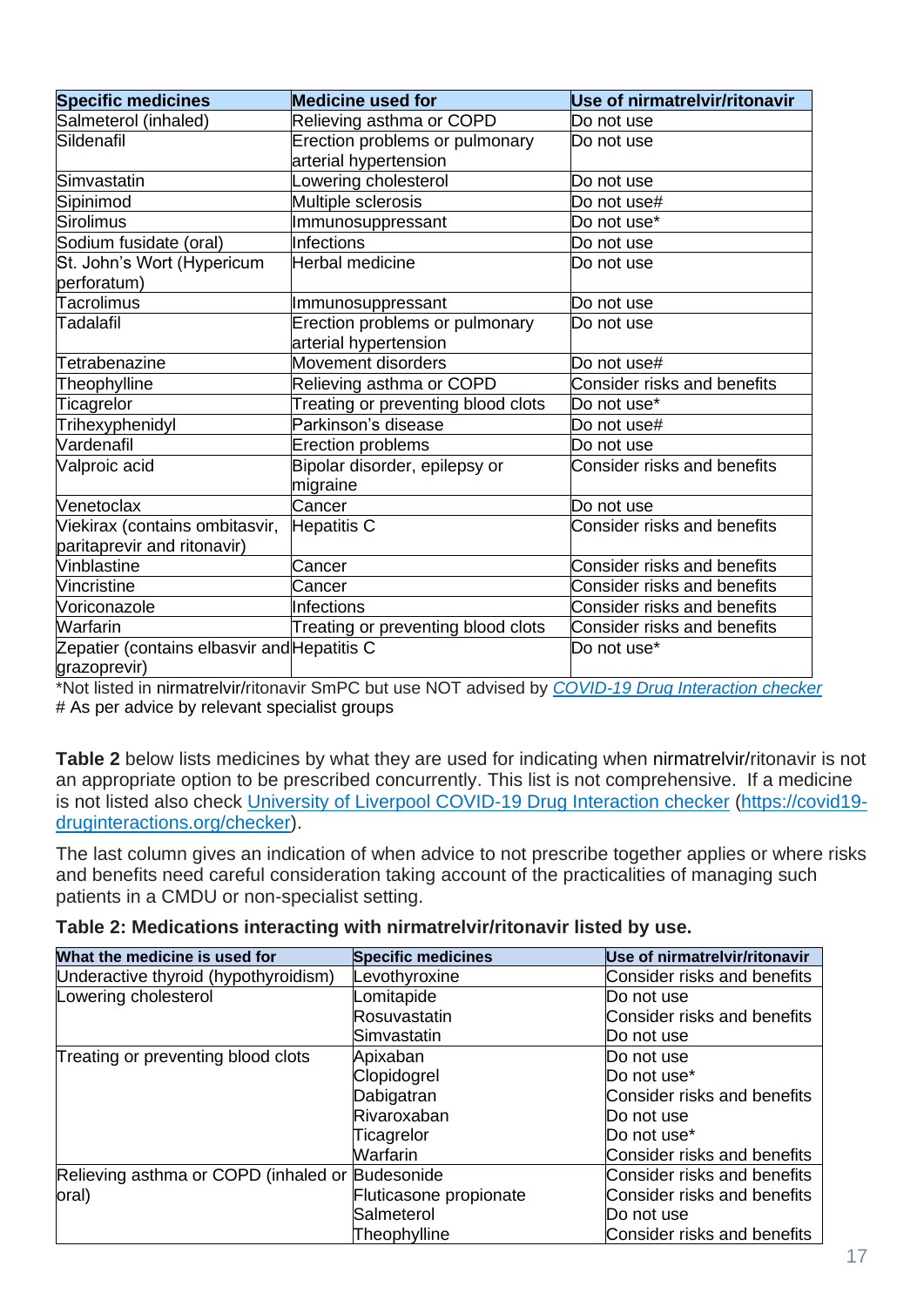| Bipolar disorder, schizophrenia,                 | Carbamazepine                 | Do not use                         |
|--------------------------------------------------|-------------------------------|------------------------------------|
| epilepsy, migraine or cluster                    | Clonazepam                    | Do not use                         |
| headaches                                        | Clozapine                     | Do not use                         |
|                                                  | Dihydroergotamine             | Do not use                         |
|                                                  | Eletriptan                    | <b>Consider risks and benefits</b> |
|                                                  |                               | Do not use                         |
|                                                  | Ergotamine                    |                                    |
|                                                  | Lamotrigine                   | Consider risks and benefits        |
|                                                  | Lurasidone                    | Do not use                         |
|                                                  | Phenobarbital                 | Do not use                         |
|                                                  | Phenytoin                     | Do not use                         |
|                                                  | Pimozide                      | Do not use                         |
|                                                  | Quetiapine                    | Do not use                         |
|                                                  | Valproic acid                 | <b>Consider risks and benefits</b> |
|                                                  | Midazolam                     | Do not use                         |
|                                                  | Primidone                     | Do not use#                        |
| <b>Erection problems</b>                         | Avanafil                      | Do not use                         |
|                                                  | Sildenafil                    | Do not use                         |
|                                                  | Tadalafil                     | Do not use                         |
|                                                  | Vardenafil                    | Do not use                         |
| Contraception, hormonal                          | Elicit name of medication and | Consider risks and benefits        |
|                                                  | check COVID-19 Drug           |                                    |
|                                                  |                               |                                    |
|                                                  | Interaction checker.          |                                    |
| <b>Irregular heartbeats</b>                      | Amiodarone                    | Do not use                         |
|                                                  | Digoxin                       | Consider risks and benefits        |
|                                                  | Disopyramide                  | Do not use*                        |
|                                                  | Dronedarone                   | Do not use                         |
|                                                  | Flecainide                    | Do not use                         |
|                                                  | Propafenone                   | Do not use                         |
|                                                  | Quinidine                     | Do not use                         |
| High blood pressure (hypertension)               | <b>Aliskiren</b>              | Do not use*                        |
|                                                  | Lercanidipine                 | Do not use*                        |
| Prostate gland enlargement                       | Alfuzosin                     | Do not use                         |
| Cold-like symptoms caused by allergic Budesonide |                               | Consider risks and benefits        |
| rhinitis (nasal spray)                           | Fluticasone propionate        | Consider risks and benefits        |
| Pain                                             | Fentanyl                      | Consider risks and benefits        |
|                                                  | Midazolam                     | Do not use                         |
|                                                  | Pethidine                     |                                    |
|                                                  |                               | Do not use                         |
|                                                  | Propoxyphene                  | Do not use                         |
|                                                  | Piroxicam                     | Do not use                         |
| Nerve pain or trigeminal neuralgia               | Carbamazepine                 | Do not use                         |
| Heart failure or angina                          | Eplerenone                    | Do not use*                        |
|                                                  | <b>Ivabradine</b>             | Do not use*                        |
|                                                  | Ranolazine                    | Do not use                         |
|                                                  | Digoxin                       | Consider risks and benefits        |
| Gout                                             | Colchicine                    | Do not use                         |
| Heroin dependence                                | Methadone                     | <b>Consider risks and benefits</b> |
| Substance abuse                                  | Various illicit drugs         | Check COVID-19 Drug                |
|                                                  |                               | Interaction checker                |
| Herbal medicines                                 | St. John's Wort (Hypericum    | Do not use                         |
|                                                  |                               |                                    |
|                                                  | perforatum)                   |                                    |
| Infections                                       | Bedaquiline                   | Consider risks and benefits        |
|                                                  | Delamanid                     | Consider risks and benefits        |
|                                                  | Fusidic acid/ sodium fusidate | Do not use                         |
|                                                  | (oral)                        |                                    |
|                                                  | Ketoconazole                  | Consider risks and benefits        |
|                                                  | <b>Rifabutin</b>              | Do not use                         |
|                                                  | Rifampicin                    | <b>Consider risks and benefits</b> |
|                                                  | Voriconazole                  | Consider risks and benefits        |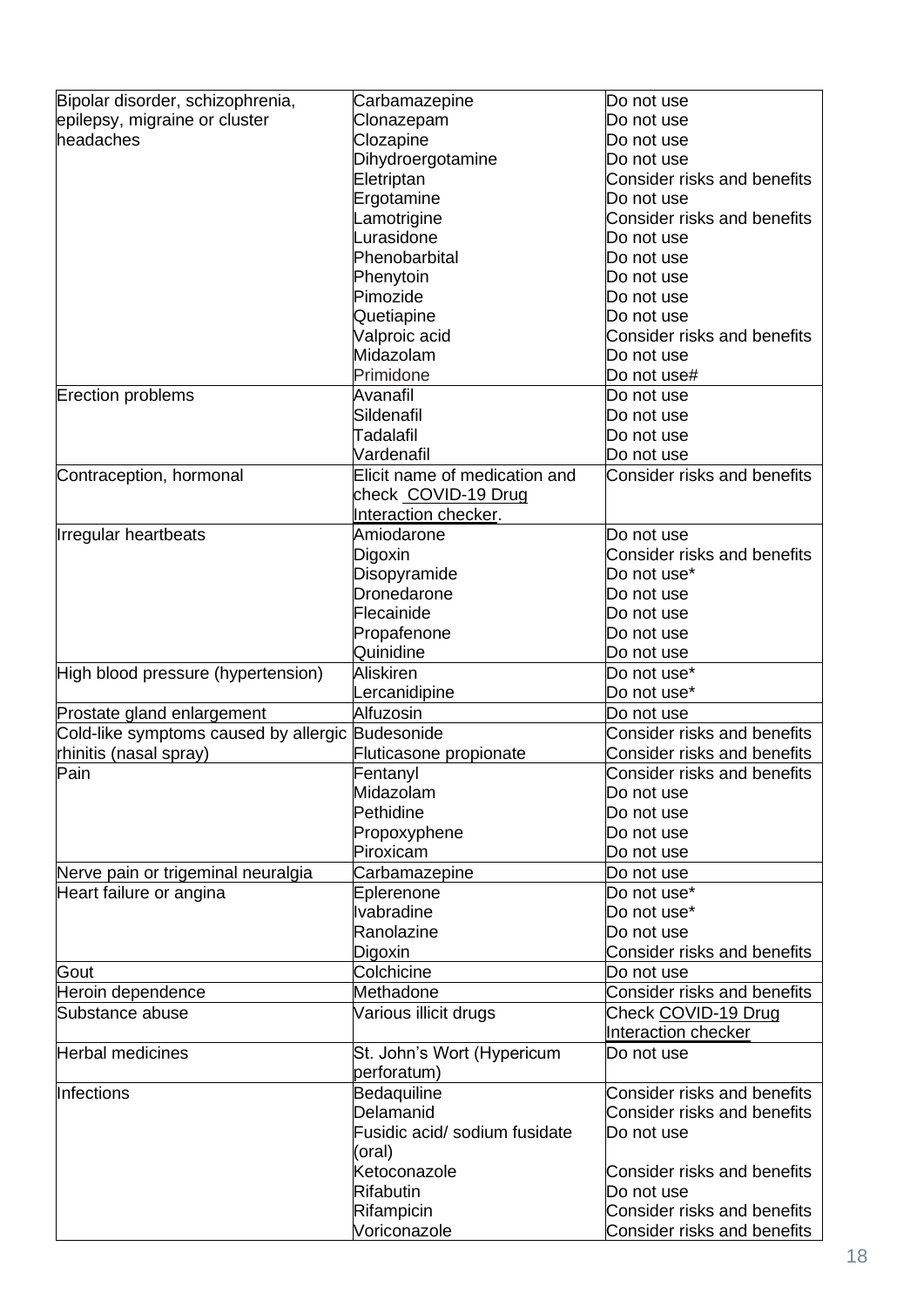|                                                | Rifaximin                                    | Do not use# (consult                                 |
|------------------------------------------------|----------------------------------------------|------------------------------------------------------|
|                                                |                                              | specialist)                                          |
| Pulmonary arterial hypertension (PAH) Bosentan |                                              | Do not use*                                          |
|                                                | Riociguat                                    | Consider risks and benefits                          |
|                                                | Sildenafil (Revatrio)                        | Do not use                                           |
|                                                | Tadalafil                                    | Do not use                                           |
| Anxiety, problems sleeping, muscle             | Diazepam                                     | Do not use                                           |
| spasms, fits, attention deficit                | Flurazepam                                   | Do not use                                           |
| hyperactivity disorder (ADHD) or               | Clonazepam                                   | Do not use                                           |
| narcolepsy                                     | St John's Wort                               | Do not use                                           |
|                                                | Dexamphetamine                               | Consider risks and benefits                          |
|                                                | Methylphenidate                              | Consider risks and benefits                          |
|                                                | Modafinil                                    | Consider risks and benefits#                         |
| Immunosuppressant medicines which              | Ciclosporin                                  | Do not use*                                          |
| can be used for a range of conditions          | Everolimus                                   | Do not use*                                          |
|                                                | Sirolimus                                    | Do not use*                                          |
|                                                | Tacrolimus                                   | Do not use*                                          |
|                                                | Methylprednisolone                           | Consider risks and benefits#                         |
| Transplant                                     | Letermovir                                   | Consider risks and benefits                          |
| Hepatitis C                                    | Exviera (contains dasabuvir)                 | Consider risks and benefits                          |
|                                                | Maviret (contains glecaprevir and Do not use |                                                      |
|                                                | pibrentasvir)                                |                                                      |
|                                                | Viekirax (contains ombitasvir,               | Consider risks and benefits                          |
|                                                | paritaprevir and ritonavir)                  |                                                      |
|                                                | Zepatier (contains elbasvir and              | Do not use*                                          |
|                                                | grazoprevir)                                 |                                                      |
| Cancer                                         | Abemaciclib                                  | Consider risks and benefits                          |
|                                                | Acalabrutinib                                | <b>Consider risks and benefits</b>                   |
|                                                | Apalutamide                                  | <b>Consider risks and benefits</b>                   |
|                                                | Ceritinib                                    | Consider risks and benefits                          |
|                                                | Encorafenib                                  | Consider risks and benefits                          |
|                                                | Enzalutamide                                 | <b>Consider risks and benefits</b>                   |
|                                                | Everolimus                                   | Do not use                                           |
|                                                | <b>Ibrutinib</b>                             | <b>Consider risks and benefits</b>                   |
|                                                | Neratinib                                    | Do not use                                           |
|                                                | Venetoclax                                   | Do not use                                           |
|                                                | Vinblastine                                  | Consider risks and benefits                          |
|                                                | Vincristine                                  | Consider risks and benefits                          |
| <b>Blood disorders</b>                         | Fostamatinib                                 | Consider risks and benefits                          |
| Multiple sclerosis, motor neurone              | Siponimod                                    | Do not use#                                          |
| disease, Parkinson's disease or                | Cladribine                                   | Do not use#                                          |
| movement disorder                              | Modafinil                                    | Consider risks and benefits#                         |
|                                                | Tetrabenazine                                | Do not use#                                          |
|                                                | Trihexyphenidyl                              | Do not use#                                          |
|                                                | <b>Riluzole</b>                              | Do not use# (consult                                 |
|                                                |                                              | specialist)                                          |
|                                                | Quinine                                      | Consider risks and benefits#                         |
|                                                |                                              | (consult specialist)                                 |
|                                                | Methylprednisolone                           | Consider risks and benefits#<br>(consult specialist) |

\*Not listed in nirmatrelvir/ritonavir SmPC but use NOT advised by *[COVID-19 Drug Interaction checker](https://covid19-druginteractions.org/)* # As per advice by relevant specialist groups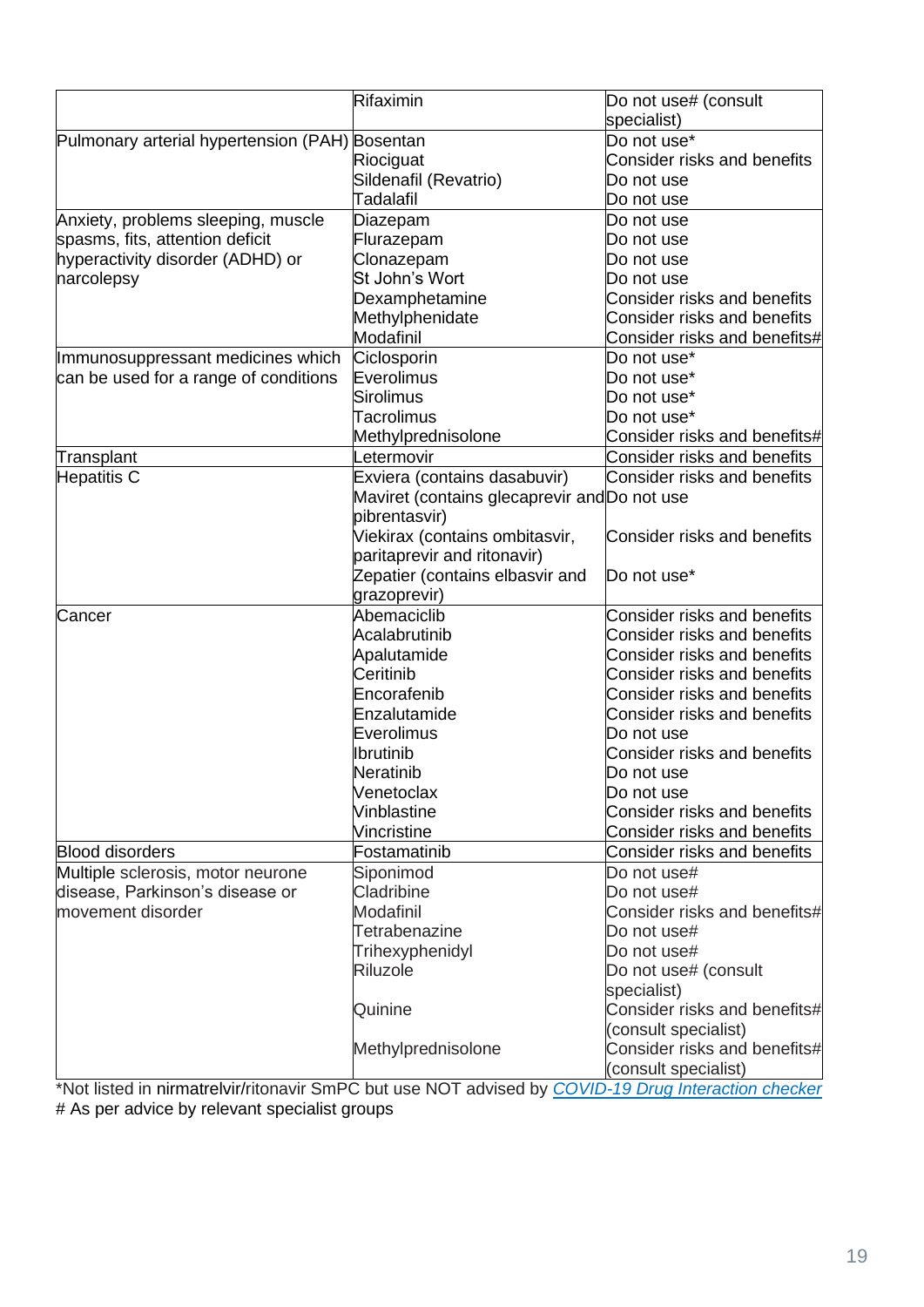# **Appendix 3: Chemotherapy agents (Groups B and C)**

Patients currently on or who have received the following chemotherapy regimens (Groups B and C in the table below) in the last 12 months and are considered to be at higher risk of Grade 3/4 febrile neutropenia or lymphopenia.

|                | <b>Group B</b>                                                                           | <b>Group C</b>                                |
|----------------|------------------------------------------------------------------------------------------|-----------------------------------------------|
|                | 10-50% risk of grade 3/4 febrile                                                         | >50% risk of grade 3/4 febrile neutropenia    |
|                | neutropenia or lymphopenia                                                               | or lymphopenia                                |
|                | Etoposide based regimens                                                                 | All acute myeloid leukaemia/acute lymphocytic |
| $\bullet$      | <b>CMF</b>                                                                               | regimens                                      |
| þ              | Irinotecan and Oxaliplatin based regimens                                                | Bleomycin, etoposide and platinum             |
| þ              | Cabazitaxel                                                                              | Highly immunosuppressive chemotherapy         |
| l.             | Gemcitabine                                                                              | (e.g. FluDAP, high dose Methotrexate &        |
| þ              | Chlorambucil                                                                             | Cytarabine)                                   |
| þ              | Temozolomide                                                                             | Trifluradine/Tipiracil                        |
| þ              | Daratumumab                                                                              | KTE-X19                                       |
| þ              | Rituximab                                                                                | Gilteritinib                                  |
| $\bullet$      | Obinutuzumab                                                                             |                                               |
| $\bullet$      | Pentostatin                                                                              |                                               |
| þ              | Proteosome inhibitors                                                                    |                                               |
| þ              | <b>IMIDs</b>                                                                             |                                               |
|                | PI3Kinase inhibitors                                                                     |                                               |
| þ              | <b>BTK</b> inhibitors                                                                    |                                               |
| þ              | <b>JAK</b> inhibitors                                                                    |                                               |
| lo             | Venetoclax                                                                               |                                               |
|                | Trastuzumab-emtansine                                                                    |                                               |
| þ              | Anthracycline-based regimens                                                             |                                               |
| $\bullet$      | Fluorouracil, epirubicin and cyclophosphamide                                            |                                               |
|                | (FEC)                                                                                    |                                               |
| þ              | Methotrexate, vinblastine,<br>adriamycin/doxorubicin, cisplatin (MVAC)                   |                                               |
| $\bullet$      | Adriamycin/doxorubicin, bleomycin,                                                       |                                               |
|                | vinblastine, dacarbazine (ABVD)                                                          |                                               |
| þ              | Cyclophosphamide, doxorubicin, vincristine,                                              |                                               |
|                | prednisolone (CHOP)                                                                      |                                               |
| le.            | Bleomycin, etoposide, doxorubicin,                                                       |                                               |
|                | cyclophosphamide, vincristine, procarbazine                                              |                                               |
|                | and prednisolone (BEACOPP)                                                               |                                               |
|                | Liposomal doxorubicin                                                                    |                                               |
| þ              | Taxane - 3-weekly                                                                        |                                               |
| þ              | Nab-paclitaxel                                                                           |                                               |
| $\bullet$      | Carboplatin-based regimens                                                               |                                               |
| $\bullet$      | Ifosphamide-based regimens                                                               |                                               |
| þ              | Bendamustine                                                                             |                                               |
| þ              | Cladrabine                                                                               |                                               |
| þ              | Topotecan                                                                                |                                               |
| $\bullet$      | Cyclophosphamide/Fludarabine combinations                                                |                                               |
| þ              | Ifosphamide, carboplatin, etoposide (ICE)<br>Gemcitabine, dexamethasone, cisplatin (GDP) |                                               |
| þ<br>$\bullet$ | Isatuximab                                                                               |                                               |
|                | Polatuzumab                                                                              |                                               |
|                | Acalabrutinib                                                                            |                                               |
|                | Dexamethasone, cytarabine, cisplatin (DHAP)                                              |                                               |